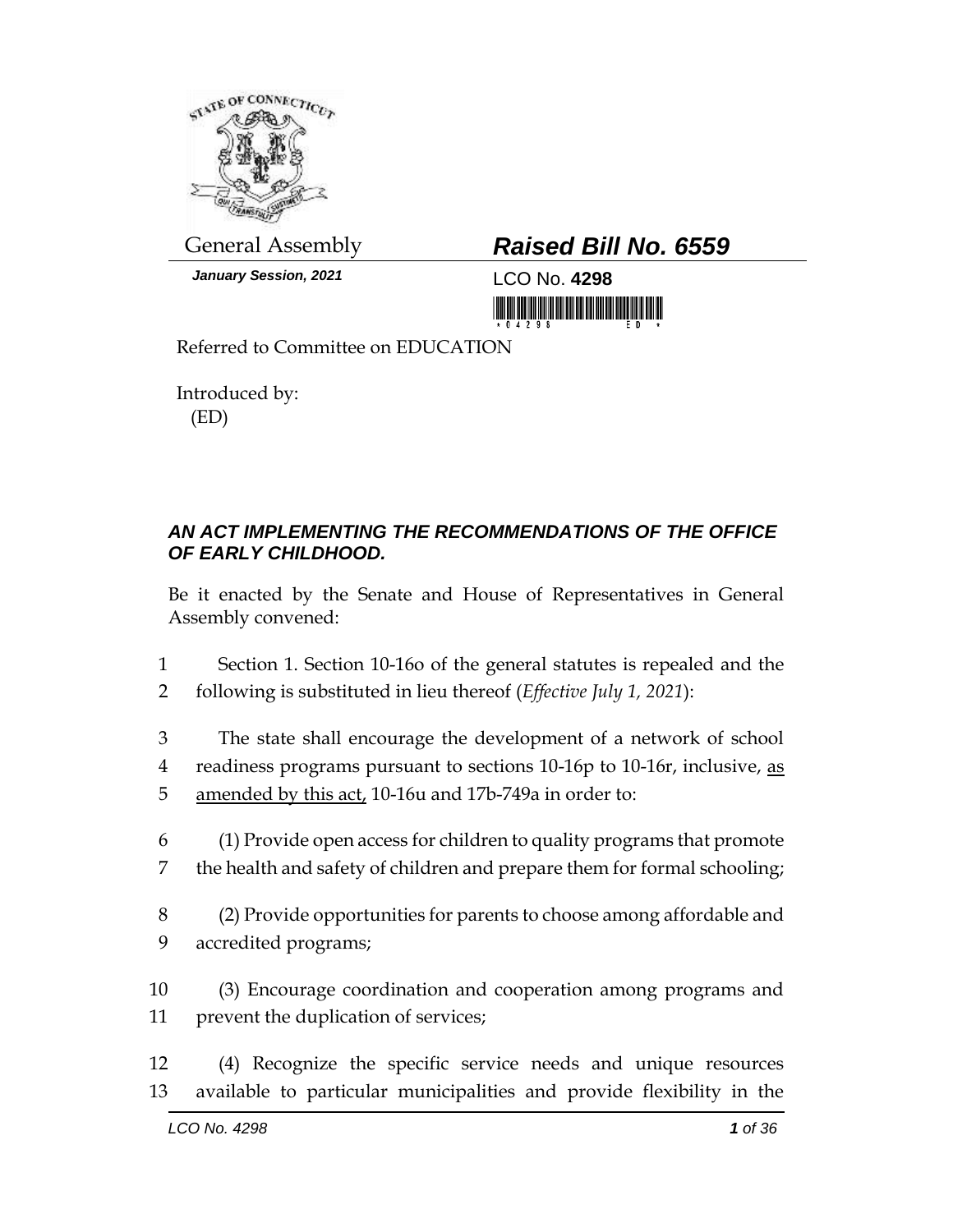implementation of programs;

 (5) Prevent or minimize the potential for developmental delay in children prior to their reaching the age of five;

(6) Enhance federally funded school readiness programs;

 (7) Strengthen the family through: (A) Encouragement of **[**parental involvement**]** family engagement and partnership in a child's development and education; and (B) enhancement of a family's capacity to meet the special needs of the children, including children with disabilities;

 (8) Reduce educational costs by decreasing the need for special education services for school age children and to avoid grade repetition;

 (9) Assure that children with disabilities are integrated into programs available to children who do not have disabilities; **[**and**]**

 (10) Improve the availability and quality of school readiness programs and their coordination with the services of child care 29 providers; and

 (11) Facilitate the racial, ethnic and socioeconomic diversity of the children, families and staff in school readiness programs.

 Sec. 2. Section 10-16p of the general statutes is repealed and the following is substituted in lieu thereof (*Effective July 1, 2021*):

34 (a) As used in sections 10-16o to 10-16r, inclusive, as amended by this 35 act, 10-16u, 17b-749a and 17b-749c:

 (1) "School readiness program" means a nonsectarian program that (A) meets the standards set by the Office of Early Childhood pursuant to subsection (b) of this section and the requirements of section 10-16q, and (B) provides a developmentally appropriate learning experience of not less than four hundred fifty hours and one hundred eighty days for eligible children, except as provided in subsection (d) of section 10-16q;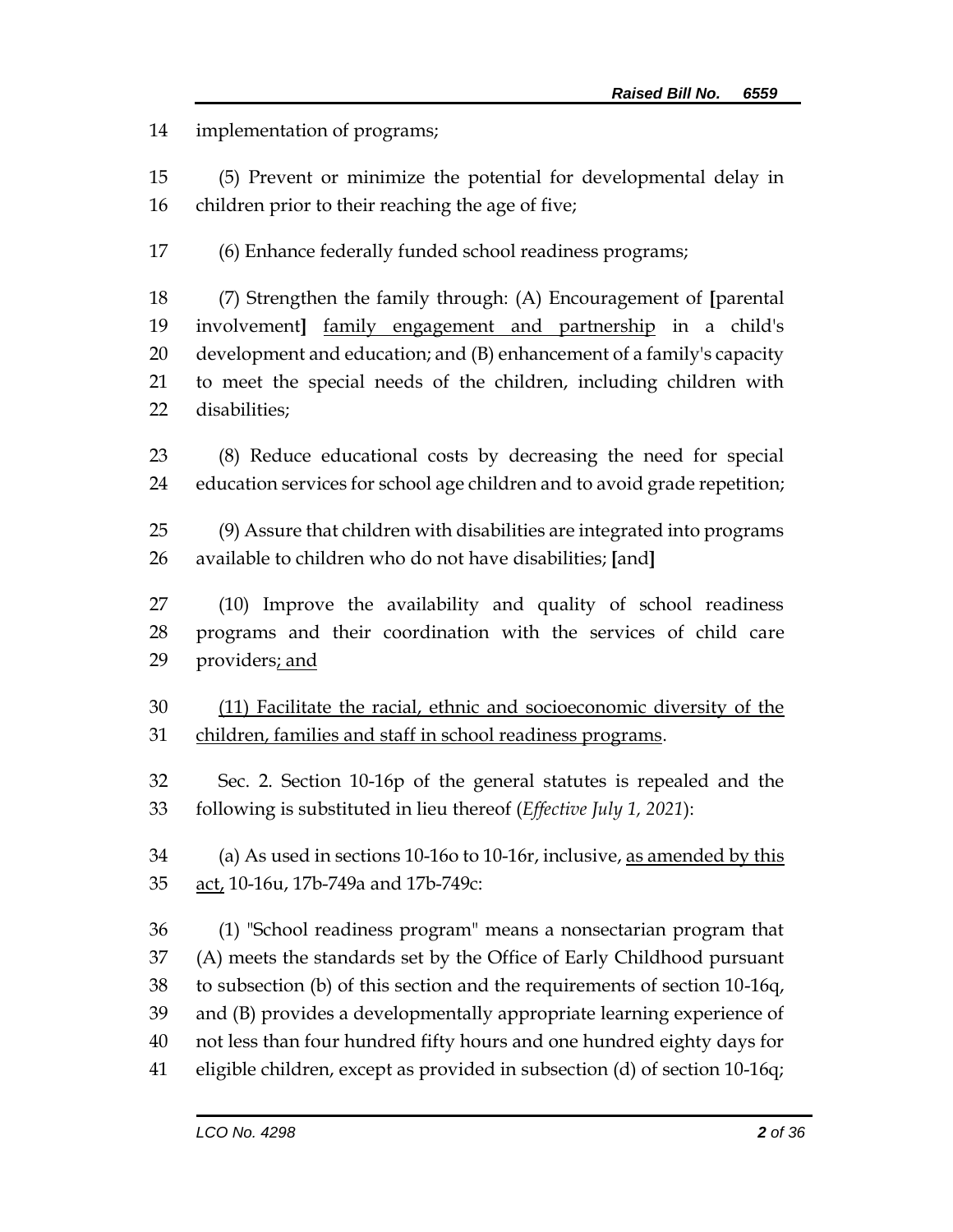(2) "Eligible children" means children three and four years of age and children five years of age who are not eligible to enroll in school pursuant to section 10-15c, or who are eligible to enroll in school and will attend a school readiness program pursuant to section 10-16t;

 (3) "Priority school" means a school in which forty per cent or more of the lunches served are served to students who are eligible for free or reduced price lunches pursuant to federal law and regulations, excluding such a school located in a priority school district pursuant to section 10-266p or in a former priority school district receiving a grant pursuant to subsection (c) of this section and, on and after July 1, 2001, excluding such a school in a transitional school district receiving a grant pursuant to section 10-16u;

 (4) "Severe need school" means a school in a priority school district pursuant to section 10-266p or in a former priority school district in which forty per cent or more of the lunches served are served to students who are eligible for free or reduced price lunches;

 (5) "Accredited" means accredited by the National Association for the 59 Education of Young Children, National Association for Family Child 60 Care, a Head Start on-site program review instrument or a successor instrument pursuant to federal regulations, or otherwise meeting such criteria as may be established by the commissioner, unless the context otherwise requires;

 (6) "Year-round" means fifty weeks per year, except as provided in subsection (d) of section 10-16q;

(7) "Commissioner" means the Commissioner of Early Childhood;

(8) "Office" means the Office of Early Childhood;

 (9) "Seeking accreditation" means a school readiness program seeking accreditation by the National Association for the Education of Young 70 Children, National Association for Family Child Care or a Head Start on-site program review instrument or successor instrument pursuant to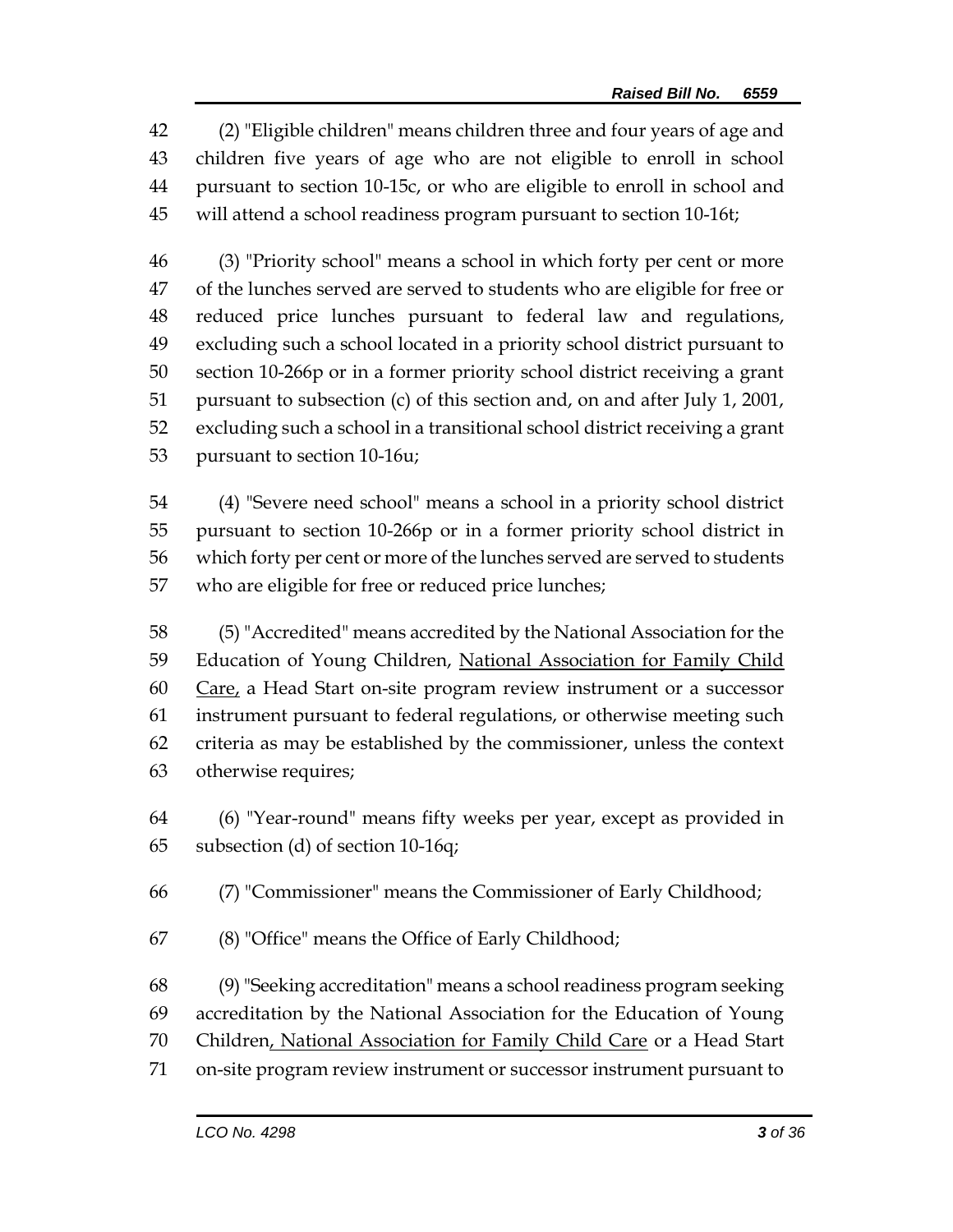federal regulations, or attempting to meet criteria as may be established by the commissioner; and

 (10) "Concentration in early childhood education" means a program of study in early childhood education, including, but not limited to, early childhood education, child study, child development or human growth and development.

 (b) (1) The office shall be the lead agency for school readiness. For purposes of this section and section 10-16u, school readiness program providers eligible for funding from the office shall include local and regional boards of education, regional educational service centers, family resource centers and providers of child care centers, group child 83 care homes and family child care homes, as described in section 19a-77, Head Start programs, preschool programs and other programs that meet any standards established by the commissioner. The office shall establish standards for school readiness programs. The standards may include, but need not be limited to, guidelines for staff-child interactions, curriculum content, including preliteracy development, lesson plans, parental involvement, staff qualifications and training, transition to school and administration. The office shall develop age- appropriate developmental skills and goals for children attending such programs. The commissioner, in consultation with the president of the Connecticut State Colleges and Universities, the Commissioners of Education and Social Services and other appropriate entities, shall develop a professional development program for the staff of school readiness programs.

(2) For purposes of this section:

 (A) Prior to July 1, 2022, "staff qualifications" means that for each early childhood education program accepting state funds for infant, toddler and preschool spaces associated with such program's child care program or school readiness program, there is in each classroom an individual who has at least the following: (i) A childhood development associate credential or an equivalent credential issued by an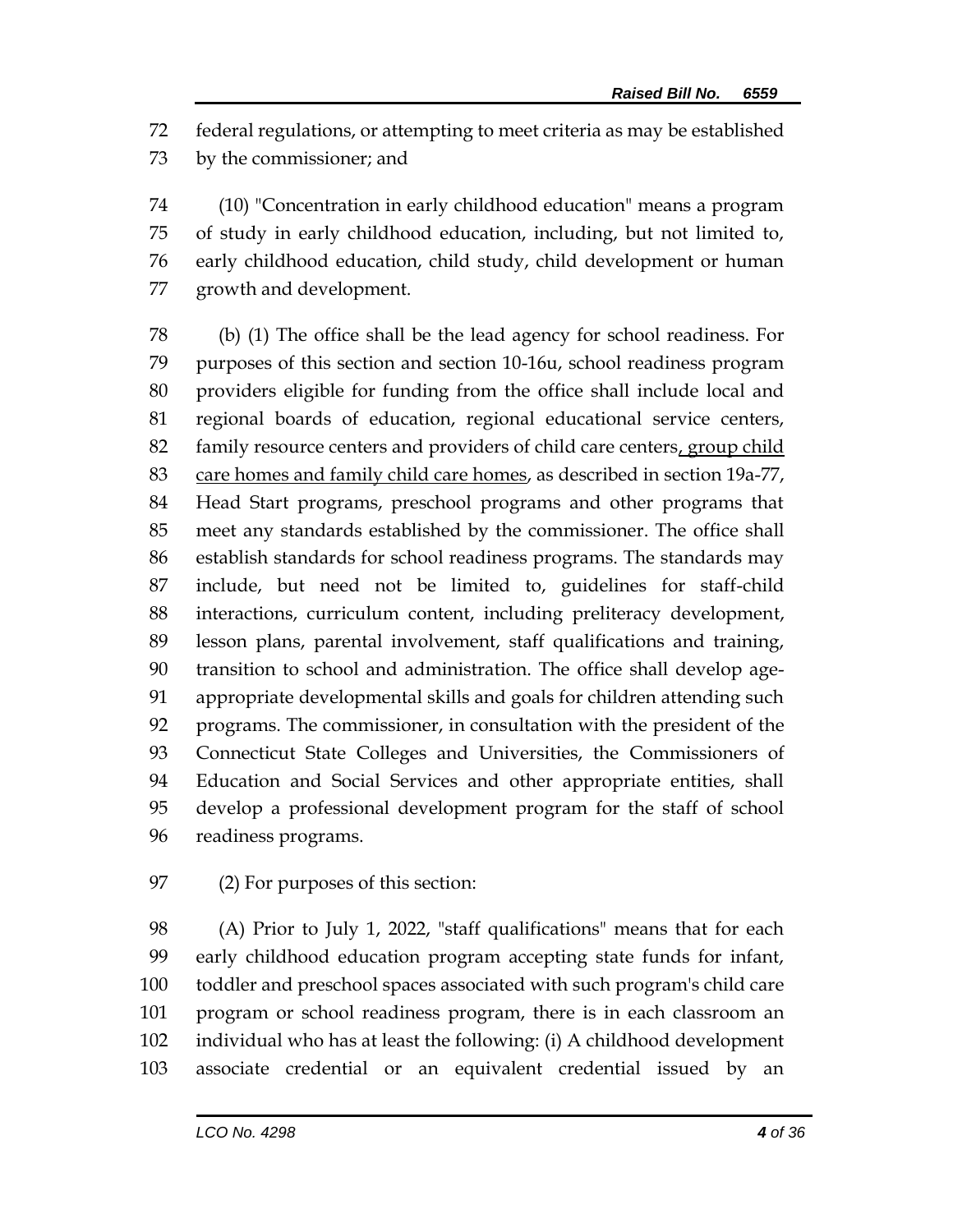organization approved by the commissioner and twelve credits or more in early childhood education or child development, as determined by the commissioner or the president of the Connecticut State Colleges and Universities, after consultation with the commissioner, from an institution of higher education (I) accredited by the Board of Regents for Higher Education or Office of Higher Education, and (II) regionally accredited; (ii) an associate degree with twelve credits or more in early childhood education or child development, as determined by the commissioner or the president of the Connecticut State Colleges and Universities, after consultation with the commissioner, from such an institution; (iii) a four-year degree with twelve credits or more in early childhood education or child development, as determined by the commissioner or the president of the Connecticut State Colleges and Universities, after consultation with the commissioner, from such an institution; (iv) certification pursuant to section 10-145b with an endorsement in early childhood education or special education; (v) an associate degree with a concentration in early childhood education from an institution of higher education that is regionally accredited; or (vi) a bachelor's degree with a concentration in early childhood education from an institution of higher education that is regionally accredited;

 (B) From July 1, 2022, until June 30, 2025, "staff qualifications" means that for each early childhood education program accepting state funds for infant, toddler and preschool spaces associated with such program's child care program or school readiness program, (i) at least fifty per cent of those individuals with the primary responsibility for a classroom of children (I) hold certification pursuant to section 10-145b with an endorsement in early childhood education or early childhood special education, (II) have been issued an early childhood teacher credential, pursuant to section 10-520b, (III) hold at least an associate degree with a concentration in early childhood education from an institution of higher education that is regionally accredited, or (IV) satisfy the requirements of subdivision (3), (4) or (5) of this subsection, and (ii) such remaining individuals with the primary responsibility for a classroom of children hold a childhood development associate credential or an equivalent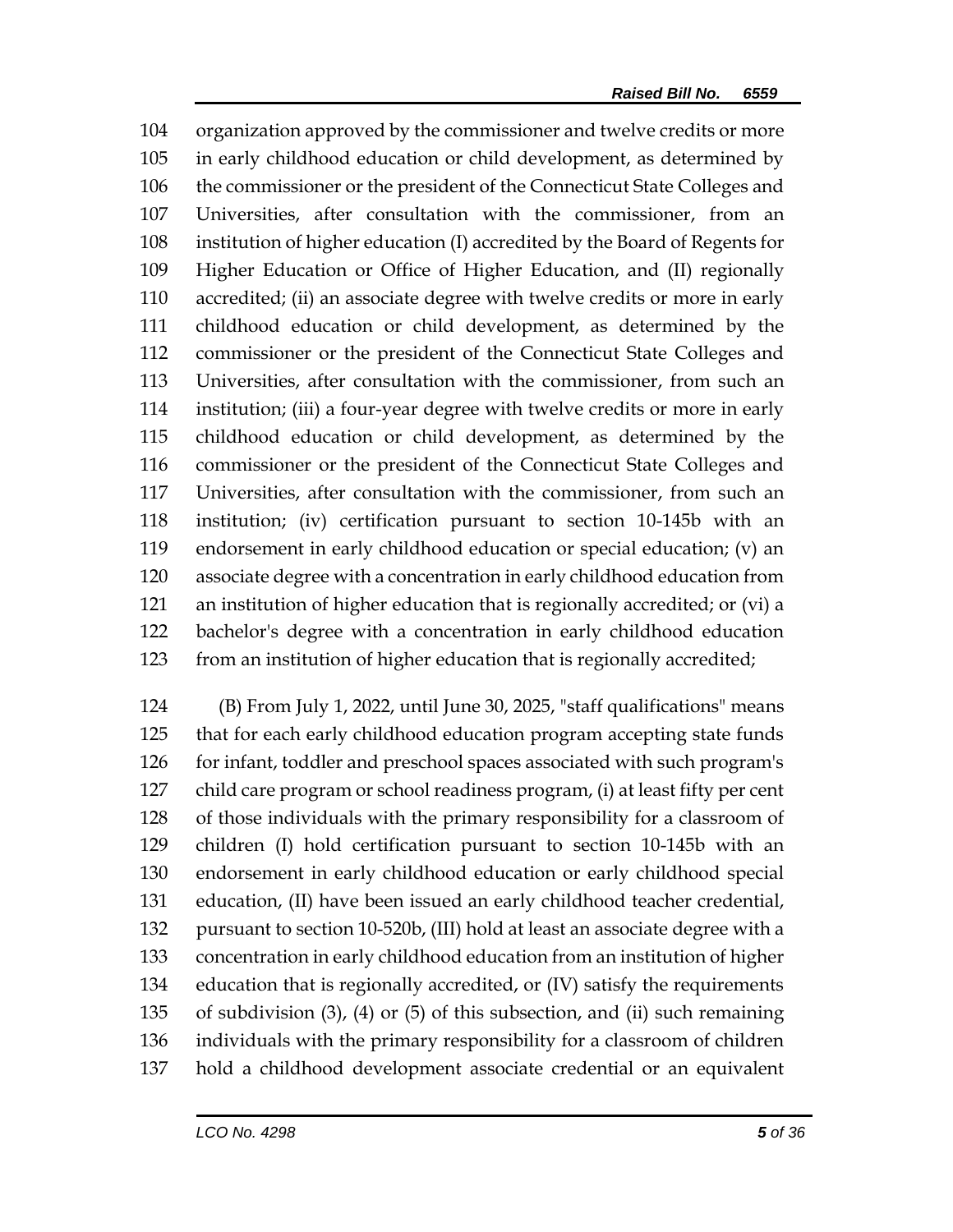credential issued by an organization approved by the commissioner and twelve credits or more in early childhood education or child development, as determined by the commissioner or the president of the Connecticut State Colleges and Universities, after consultation with the commissioner, from an institution of higher education (I) accredited by the Board of Regents for Higher Education or Office of Higher Education, and (II) regionally accredited;

 (C) From July 1, 2025, until June 30, 2029, "staff qualifications" means that for each early childhood education program accepting state funds for infant, toddler and preschool spaces associated with such program's child care program or school readiness program, (i) at least fifty per cent of those individuals with the primary responsibility for a classroom of children (I) hold certification pursuant to section 10-145b with an endorsement in early childhood education or early childhood special education, (II) have been issued an early childhood teacher credential, pursuant to subdivision (2) of section 10-520b, (III) hold at least a bachelor's degree with a concentration in early childhood education from an institution of higher education that is regionally accredited, or (IV) satisfy the requirements of subdivision (3), (4) or (5) of this subsection, and (ii) such remaining individuals with the primary responsibility for a classroom of children (I) hold an associate degree with a concentration in early childhood education from an institution of higher education that is regionally accredited, or (II) have been issued an early childhood teacher credential, pursuant to subdivision (1) of section 10-520b; and

 (D) On and after July 1, 2029, "staff qualifications" means that for each early childhood education program accepting state funds for infant, toddler and preschool spaces associated with such program's child care program or school readiness program, one hundred per cent of those individuals with the primary responsibility for a classroom of children (i) hold certification pursuant to section 10-145b with an endorsement in early childhood education or early childhood special education, (ii) have been issued an early childhood teacher credential, pursuant to subdivision (2) of section 10-520b, (iii) hold at least a bachelor's degree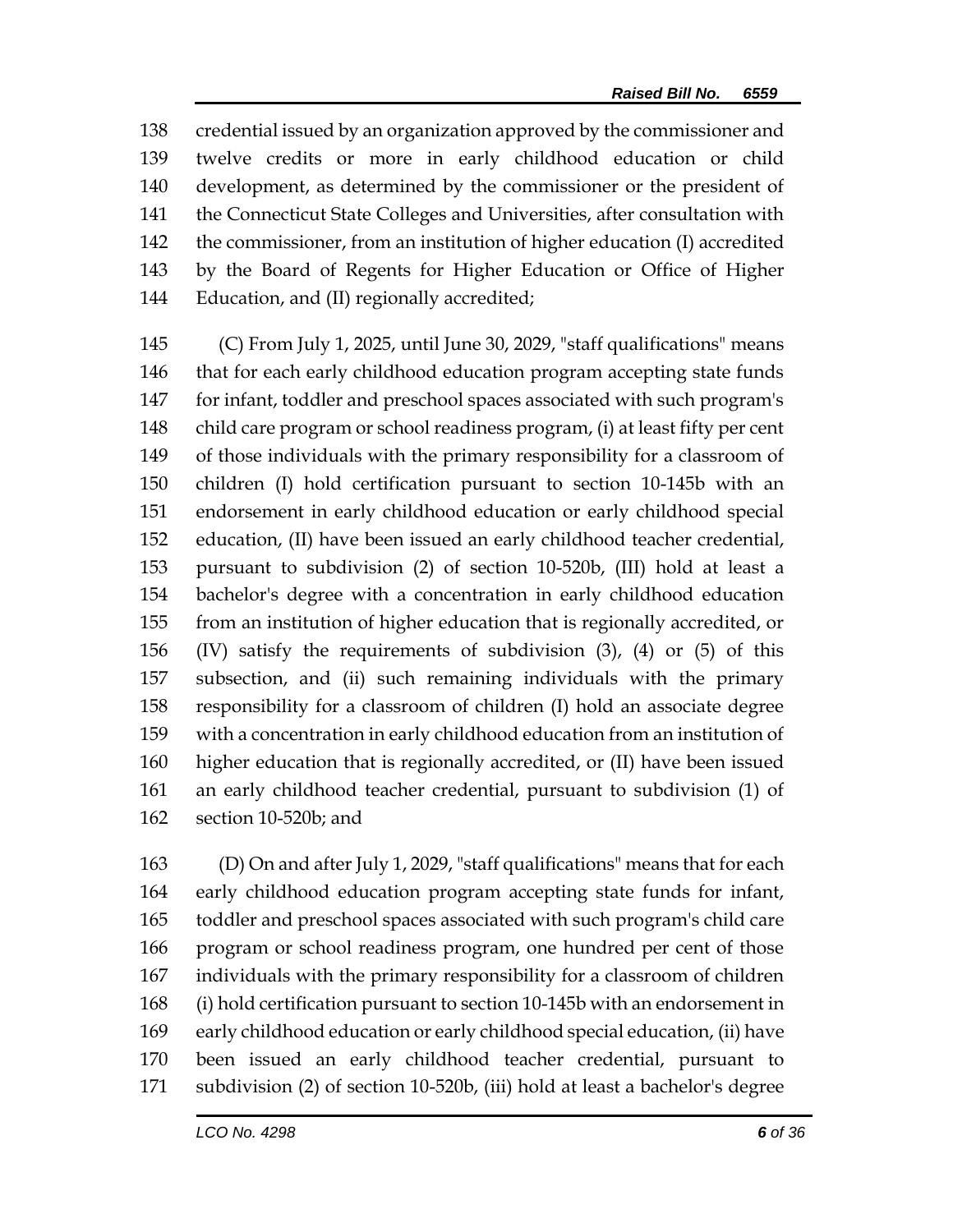with a concentration in early childhood education from an institution of higher education that is regionally accredited, or (iv) satisfy the requirements of subdivision (3), (4) or (5) of this subsection.

 (3) Any individual with a bachelor's degree in early childhood education or child development or a bachelor's degree and twelve credits or more in early childhood education or child development, who, on or before June 30, 2015, is employed by an early childhood education program that accepts state funds for infant, toddler and preschool spaces associated with such program's child care program or school readiness program shall be considered to meet the staff qualifications required under subparagraphs (B) to (D), inclusive, of subdivision (2) of this subsection. No such early childhood education program shall terminate any such individual from employment for purposes of meeting the staff qualification requirements set forth in subparagraph (B), (C) or (D) of subdivision (2) of this subsection.

 (4) Any individual with an associate degree or a bachelor's degree in early childhood education or child development or an associate degree or a bachelor's degree and twelve credits or more in early childhood education or child development from an institution of higher education that is regionally accredited, other than an associate degree or a bachelor's degree with a concentration in early childhood education, may submit documentation concerning such degree for review and assessment by the office as to whether such degree has a sufficient concentration in early childhood education so as to satisfy the requirements set forth in subparagraphs (B) to (D), inclusive, of subdivision (2) of this subsection.

 (5) Any individual with an associate degree with twelve credits or more in early childhood education or child development, as determined 200 by the commissioner or the president of the Connecticut State Colleges and Universities, after consultation with the commissioner, from an institution of higher education (A) accredited by the Board of Regents for Higher Education or Office of Higher Education, and (B) regionally accredited, who has been employed in the same early childhood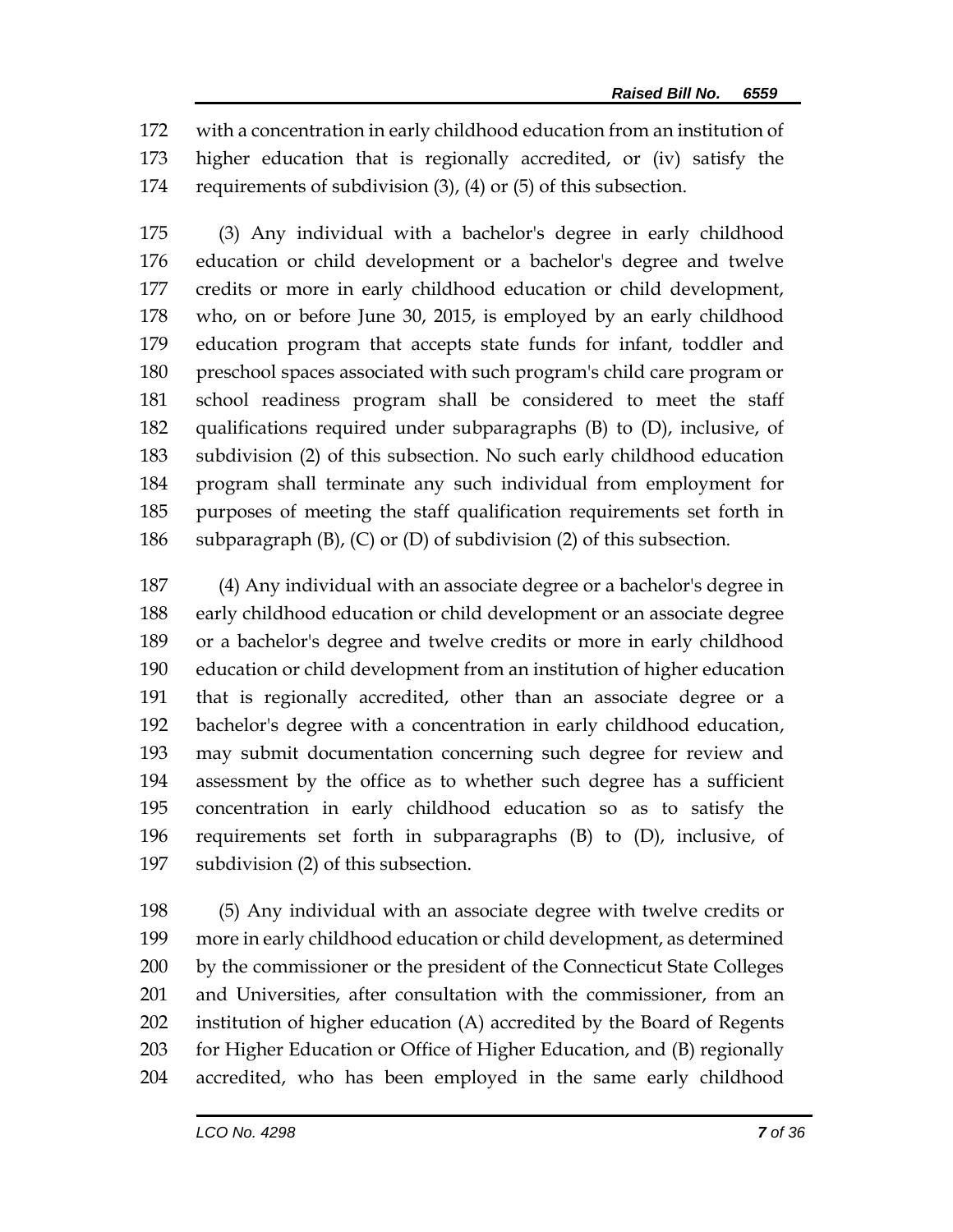education program that accepts state funds for infant, toddler and preschool spaces associated with such program's child care program or school readiness program since 1995 shall be considered to meet the staff qualifications required under subparagraphs (B) to (D), inclusive, of subdivision (2) of this subsection until June 30, 2025. On and after July 1, 2025, such individual shall hold a childhood development associate credential or an equivalent credential, described in subparagraph (A) of subdivision (2) of this subsection, or otherwise meet the staff qualifications required under subparagraphs (C) and (D) of subdivision (2) of this subsection. Any such individual who terminates his or her employment with such early childhood education program on or before June 30, 2025, and accepts a position at another early childhood education program accepting state funds for spaces associated with such program's child care program or school readiness program shall submit documentation of such individual's progress toward meeting 220 the staff qualification requirements set forth in subparagraph  $(B)$  to  $(D)$ , inclusive, of subdivision (2) of this subsection in a manner determined 222 by the office.

 (c) The commissioner shall establish a grant program to provide spaces in accredited school readiness programs located in priority school districts, as described in section 10-266p, or in former priority school districts for eligible children. **[**Under the program, the grant shall be provided, in accordance with this section, to the town in which such priority school district or former priority school district is located.**]** The 229 state, acting by and in the discretion of the Commissioner of Early 230 Childhood, in consultation with a town or regional school readiness council, may enter into a contract with a municipality, local or regional board of education, regional educational service center, family resource 233 center, provider of a child care center, group child care home or family 234 child care home, as described in section 19a-77, Head Start program, preschool program or other program that meets such standards established by the commissioner, to provide, within available appropriations, state financial assistance. Eligibility shall be determined for a five-year period based on an applicant's designation as a priority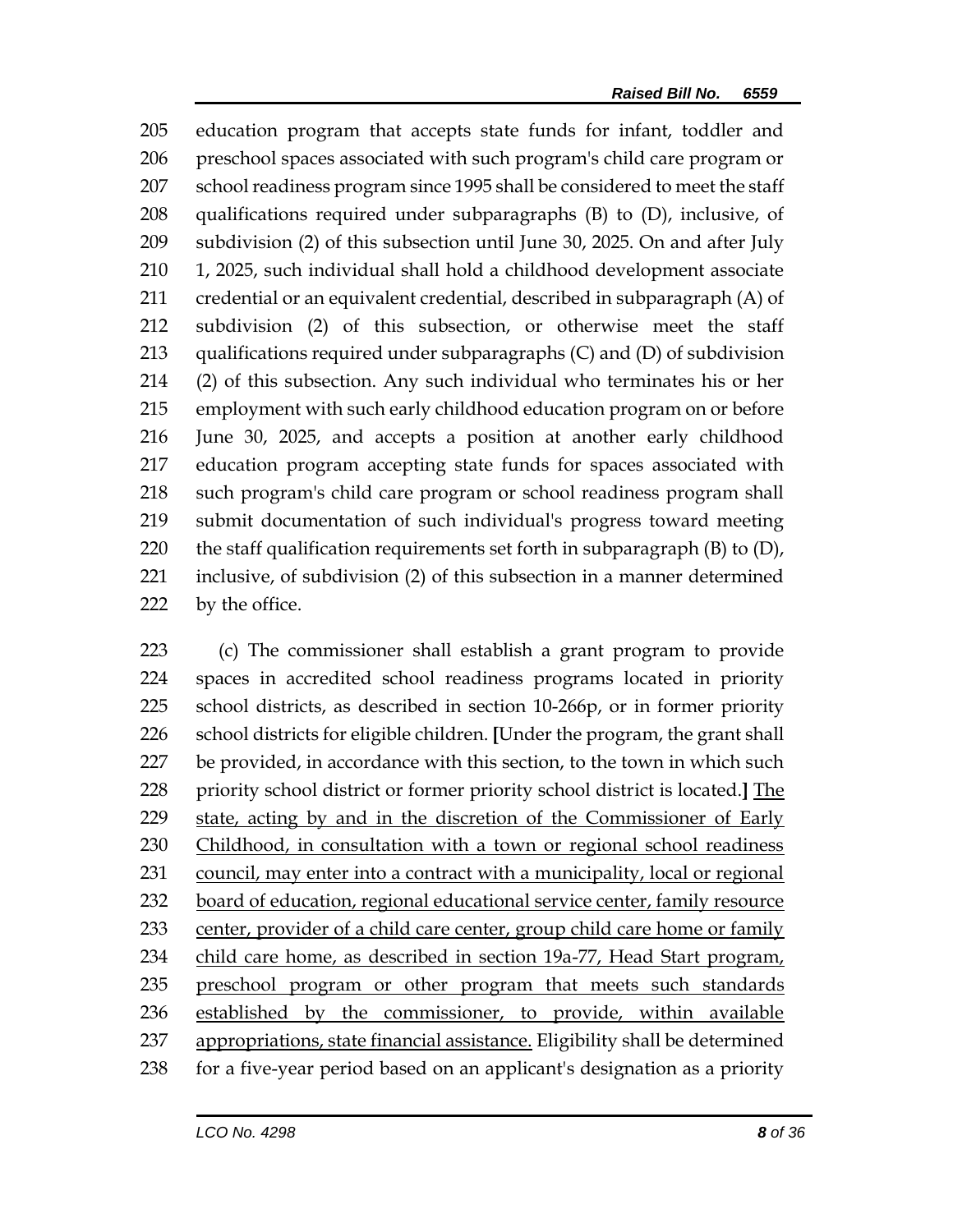school district for the initial year of application, except that if a school district that receives a grant pursuant to this subsection is no longer designated as a priority school district at the end of such five-year period, such former priority school district shall continue to be eligible to receive a grant pursuant to this subsection. Grant awards shall be made annually contingent upon available funding and a satisfactory annual evaluation. The chief elected official of such town and the superintendent of schools for such priority school district or former priority school district shall submit a plan for the expenditure of grant funds and responses to the local request for proposal process to the commissioner. The commissioner shall review and approve such plans. The plan shall: (1) Be developed in consultation with the local or regional school readiness council established pursuant to section 10-16r, as amended by this act; (2) be based on a needs and resource assessment; (3) provide for the issuance of requests for proposals for providers of accredited school readiness programs, provided, after the initial requests for proposals, facilities that have been approved to operate a child care program financed through the Connecticut Health and Education Facilities Authority and have received a commitment for debt service from the Department of Social Services, pursuant to section 17b- 749i, on or before June 30, 2014, and on or after July 1, 2014, from the office, are exempt from the requirement for issuance of annual requests 261 for proposals; and (4) identify the need for funding pursuant to section 17b-749a in order to extend the hours and days of operation of school readiness programs in order to provide child care services for children attending such programs.

 (d) (1) The commissioner shall establish a competitive grant program to provide spaces in accredited school readiness programs or school readiness programs seeking accreditation located in (A) an area served by a priority school or a former priority school, (B) a town ranked one to fifty when all towns are ranked in ascending order according to town wealth, as defined in subdivision (26) of section 10-262f, whose school district is not a priority school district pursuant to section 10-266p, (C) a town formerly a town described in subparagraph (B) of this subdivision,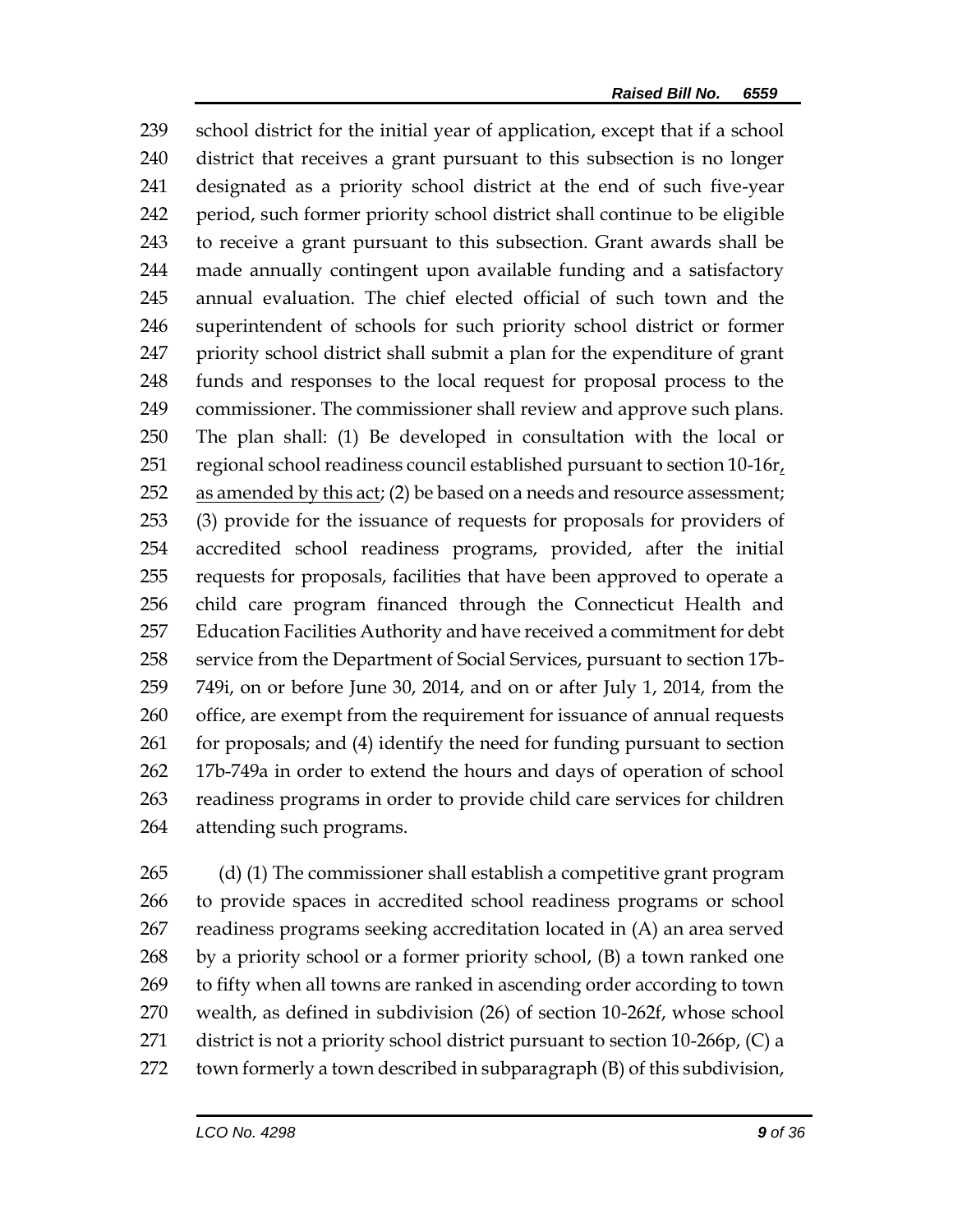as provided for in subdivision (2) of this subsection, or (D) a town designated as an alliance district, as defined in section 10-262u, whose school district is not a priority school district pursuant to section 10- 266p. A town in which a priority school is located, a regional school readiness council, pursuant to subsection (c) of section 10-16r, as amended by this act, for a region in which such a school is located or a town described in subparagraph (B) of this subdivision may apply for such a grant in an amount equal to the number of spaces in an accredited school readiness program or a school readiness program seeking accreditation multiplied by the per child cost set forth in subdivision (1) of subsection (b) of section 10-16q. Eligibility shall be determined for a three-year period based on an applicant's designation as having a priority school or being a town described in subparagraph (B) of this subdivision for the initial year of application. **[**Grant awards shall be made annually contingent upon available funding and a satisfactory annual evaluation.**]** The state, acting by and in the discretion of the Commissioner of Early Childhood, in consultation with a town or regional school readiness council, may enter into a contract with a municipality, local or regional board of education, regional educational service center, family resource center, provider of a child care center, 293 group child care home or family child care home, as described in section 294 19a-77, Head Start program, preschool program or other program that 295 meets such standards established by the commissioner, to provide, within available appropriations, state financial assistance. The chief elected official of such town and the superintendent of schools of the school district or the regional school readiness council shall submit a 299 plan, as described in subsection  $(c)$  of this section, for the expenditure of such grant funds to the commissioner. In awarding grants pursuant to this subsection, the commissioner shall give preference to applications submitted by regional school readiness councils and may, within available appropriations, provide a grant to such town or regional school readiness council that increases the number of spaces for eligible children who reside in an area or town described in subparagraphs (A) to (D), inclusive, of this subdivision, in an accredited school readiness program or a school readiness program seeking accreditation. **[**A town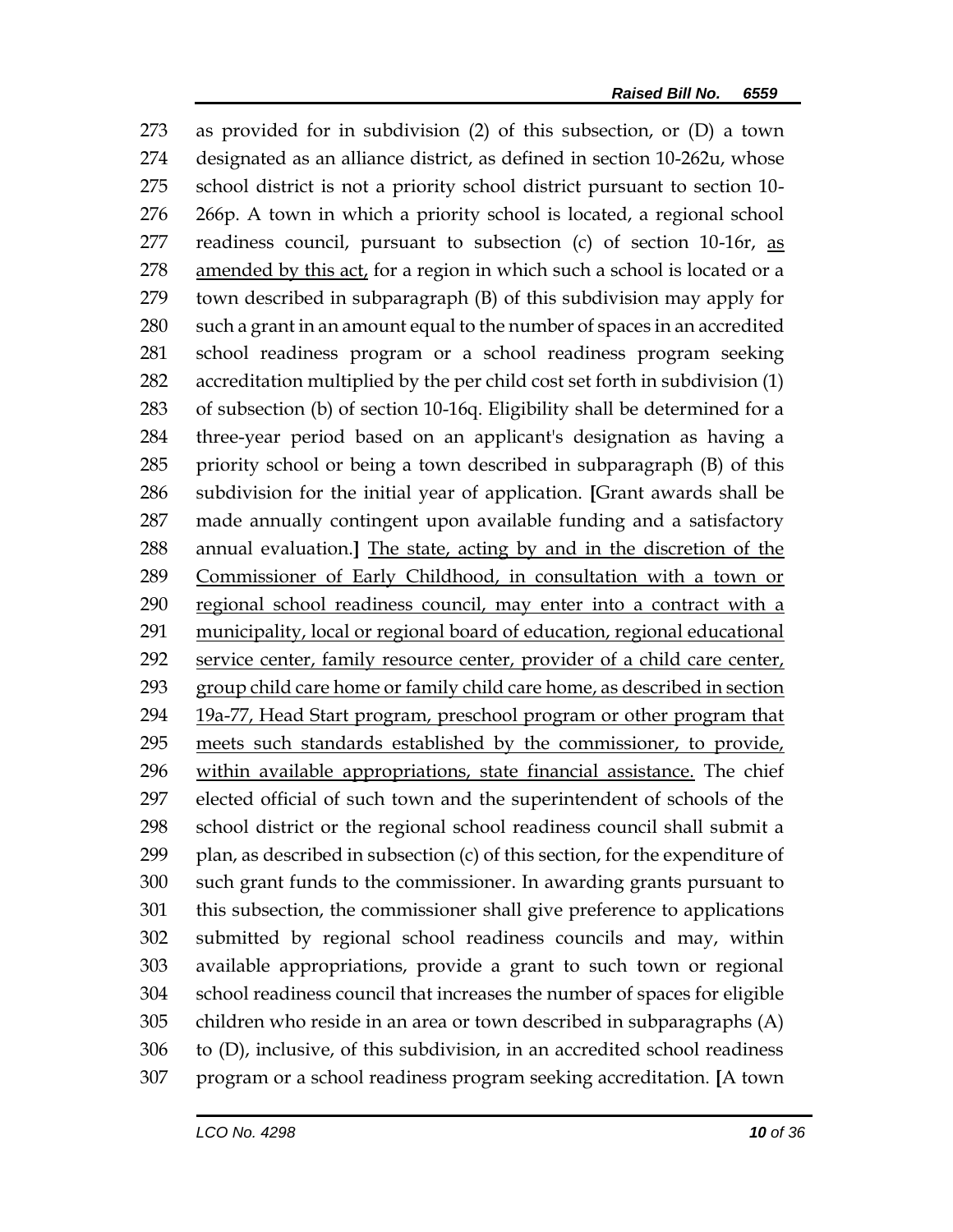or regional school readiness council awarded a grant pursuant to this subsection shall use the funds to purchase spaces for such children from providers of accredited school readiness programs or school readiness programs seeking accreditation.**]**

 (2) (A) Except as provided in subparagraph (C) of this subdivision, commencing with the fiscal year ending June 30, 2005, if a town received a grant pursuant to subdivision (1) of this subsection and is no longer eligible to receive such a grant, the town may receive a phase-out grant for each of the three fiscal years following the fiscal year such town received its final grant pursuant to subdivision (1) of this subsection.

 (B) The amount of such phase-out grants shall be determined as follows: (i) For the first fiscal year following the fiscal year such town received its final grant pursuant to subdivision (1) of this subsection, in an amount that does not exceed seventy-five per cent of the grant amount such town received for the town or school's final year of eligibility pursuant to subdivision (1) of this subsection; (ii) for the second fiscal year following the fiscal year such town received its final grant pursuant to subdivision (1) of this subsection, in an amount that does not exceed fifty per cent of the grant amount such town received for the town's or school's final year of eligibility pursuant to subdivision (1) of this subsection; and (iii) for the third fiscal year following the fiscal year such town received its final grant pursuant to subdivision (1) of this subsection, in an amount that does not exceed twenty-five per cent of the grant amount such town received for the town's or school's final year of eligibility pursuant to subdivision (1) of this subsection.

 (C) For the fiscal year ending June 30, 2011, and each fiscal year thereafter, any town that received a grant pursuant to subparagraph (B) of subdivision (1) of this subsection for the fiscal year ending June 30, 2010, shall continue to receive a grant under this subsection even if the town no longer meets the criteria for such grant pursuant to subparagraph (B) of subdivision (1) of this subsection.

**[**(e) (1) For the fiscal year ending June 30, 2009, and each fiscal year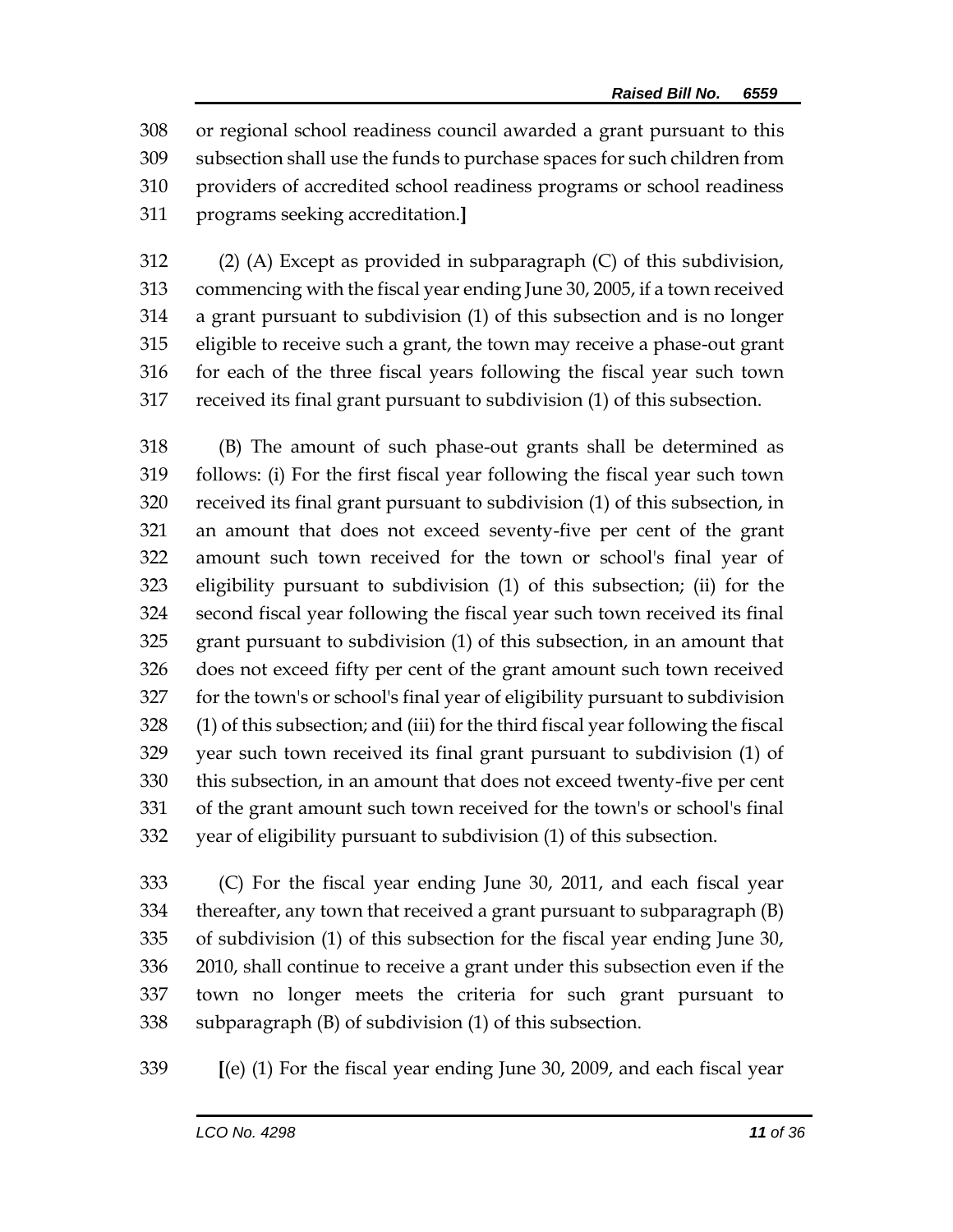thereafter, priority school districts and former priority school districts shall receive grants based on the sum of the products obtained by (A) multiplying the district's number of contracted slots on March thirtieth of the fiscal year prior to the fiscal year in which the grant is to be paid, by the per child cost pursuant to subdivision (1) of subsection (b) of section 10-16q, except that such per child cost shall be reduced for slots that are less than year-round, and (B) multiplying the number of additional or decreased slots the districts have requested for the fiscal year in which the grant is to be paid by the per child cost pursuant to subdivision (1) of subsection (b) of section 10-16q, except such per child cost shall be reduced for slots that are less than year-round. If said sum exceeds the available appropriation, such number of requested additional slots shall be reduced, as determined by the commissioner, to stay within the available appropriation.**]**

 **[**(2) (A)**]** (e) (1) If funds appropriated for the purposes of subsection (c) of this section are not expended, the commissioner may deposit such unexpended funds in the account established under section 10-16aa and use such unexpended funds in accordance with the provisions of section 10-16aa.

 **[**(B)**]** (2) For the fiscal year ending June 30, 2015, and each fiscal year thereafter, if funds appropriated for the purposes of subsection (c) of this section are not expended, an amount up to one million dollars of such unexpended funds may be available for the provision of professional development for early childhood care and education program providers, and staff employed in such programs, provided such programs accept state funds for infant, toddler and preschool slots. Such unexpended funds may be available for use in accordance with the provisions of this subparagraph for the subsequent fiscal year. The commissioner may use such unexpended funds on and after July 1, 2015, to support early childhood education programs accepting state funds in satisfying the staff qualifications requirements of subparagraphs (B) and (C) of subdivision (2) of subsection (b) of this section. The commissioner shall use any such funds to provide assistance to individual staff members, giving priority to those staff members **[**(i)**]** (A) attending an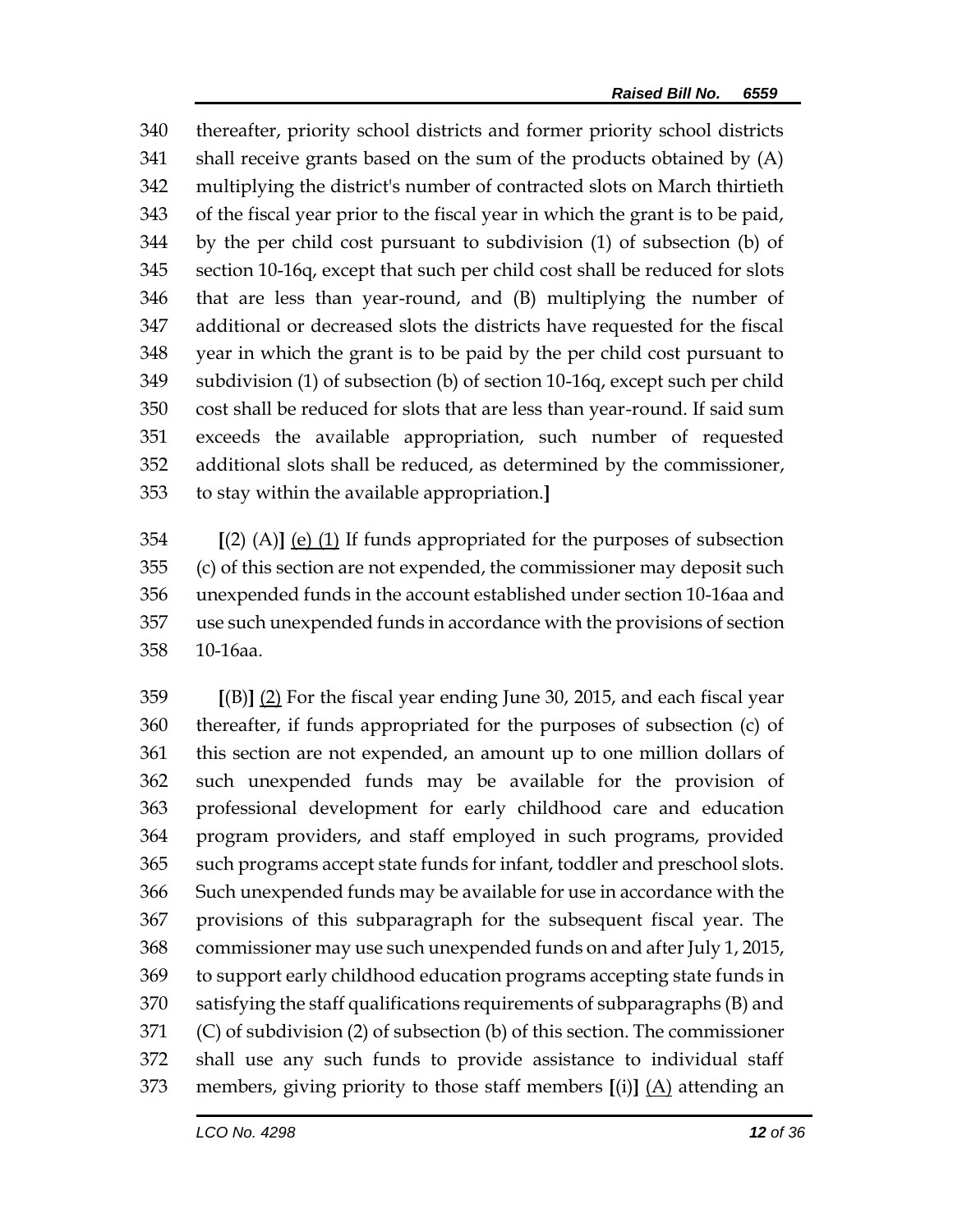institution of higher education accredited by the Board of Regents for Higher Education or the Office of Higher Education, and approved by the Office of Early Childhood, and regionally accredited, at a maximum of ten thousand dollars per staff member per year for the cost of higher education courses leading to a bachelor's degree or, not later than December 31, 2015, an associate degree, as such degrees are described in said subparagraphs (B) and (C), or **[**(ii)**]** (B) receiving noncredit competency-based training approved by the office, at a maximum of one thousand dollars per staff member per year, provided such staff members have applied for all available federal and state scholarships and grants, and such assistance does not exceed such staff members' financial need. Individual staff members shall apply for such unexpended funds in a manner determined by the commissioner. The commissioner shall determine how such unexpended funds shall be distributed.

 **[**(C)**]** (3) If funds appropriated for the purposes of subsection (c) of this section are not expended pursuant to subsection (c) of this section, deposited pursuant to **[**subparagraph (A) of this**]** subdivision (1) of this subsection, or used pursuant to **[**subparagraph (B) of this**]** subdivision (2) of this subsection, the commissioner may use such unexpended funds to support local school readiness programs. The commissioner may use such funds for purposes including, but not limited to, **[**(i)**]** (A) assisting local school readiness programs in meeting and maintaining accreditation requirements, **[**(ii)**]** (B) providing training in implementing the preschool assessment and curriculum frameworks, including training to enhance literacy teaching skills, **[**(iii)**]** (C) developing a state- wide preschool curriculum, **[**(iv)**]** (D) developing student assessments for students in grades kindergarten to two, inclusive, **[**(v)**]** (E) developing and implementing best practices for parents in supporting preschool and kindergarten student learning, **[**(vi)**]** (F) developing and implementing strategies for children to successfully transition to preschool and from preschool to kindergarten, including through parental engagement and whole-family supports that may be utilized through the two-generational initiative, established pursuant to section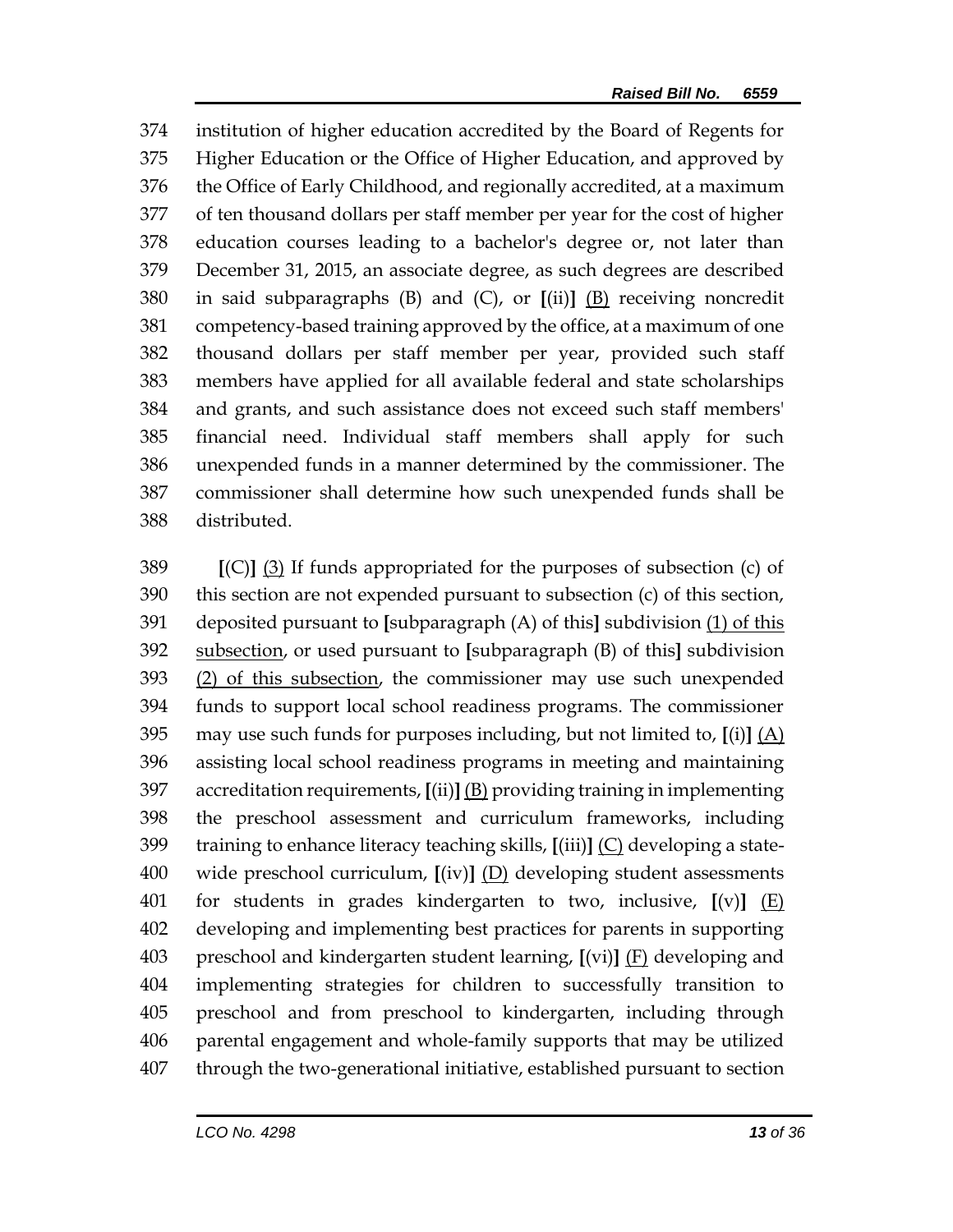17b-112*l*, or through other available resources, **[**(vii)**]** (G) providing for professional development, including assisting in career ladder advancement, for school readiness staff, **[**(viii)**]** (H) providing supplemental grants to other towns that are eligible for grants pursuant to subsection (c) of this section, and **[**(ix)**]** (I) developing a plan to provide spaces in an accredited school readiness program or a school readiness program seeking accreditation to all eligible children who reside in an area or town described in subparagraphs (A) to (D), inclusive, of subdivision (1) of subsection (d) of this section.

 **[**(3) Notwithstanding subdivision (2) of this subsection, for the fiscal years ending June 30, 2015, to June 30, 2016, inclusive, the office may retain up to one hundred ninety-eight thousand two hundred dollars of the amount appropriated for purposes of this section for coordination, program evaluation and administration.**]**

 (f) Any school readiness program that receives funds pursuant to this section or section 10-16u shall not discriminate on the basis of race, color, national origin, gender, religion or disability. For purposes of this section, a nonsectarian program means any public or private school readiness program that is not violative of the Establishment Clause of the Constitution of the State of Connecticut or the Establishment Clause of the Constitution of the United States of America.

429 (g) Subject to the provisions of this subsection, no funds received by a town pursuant to subsection (c) or (d) of this section or section 10-16u shall be used to supplant federal, state or local funding received by such town for early childhood education, provided a town may use an amount determined in accordance with this subsection for coordination, program evaluation and administration. Such amount shall be at least five per cent of the total grant allocation, but not more than seventy-five thousand dollars and shall be determined by the commissioner based on the school readiness grant award allocated to the town pursuant to subsection (c) or (d) of this section or section 10-16u and the number of operating sites for coordination, program evaluation and administration. Such amount shall be increased by an amount equal to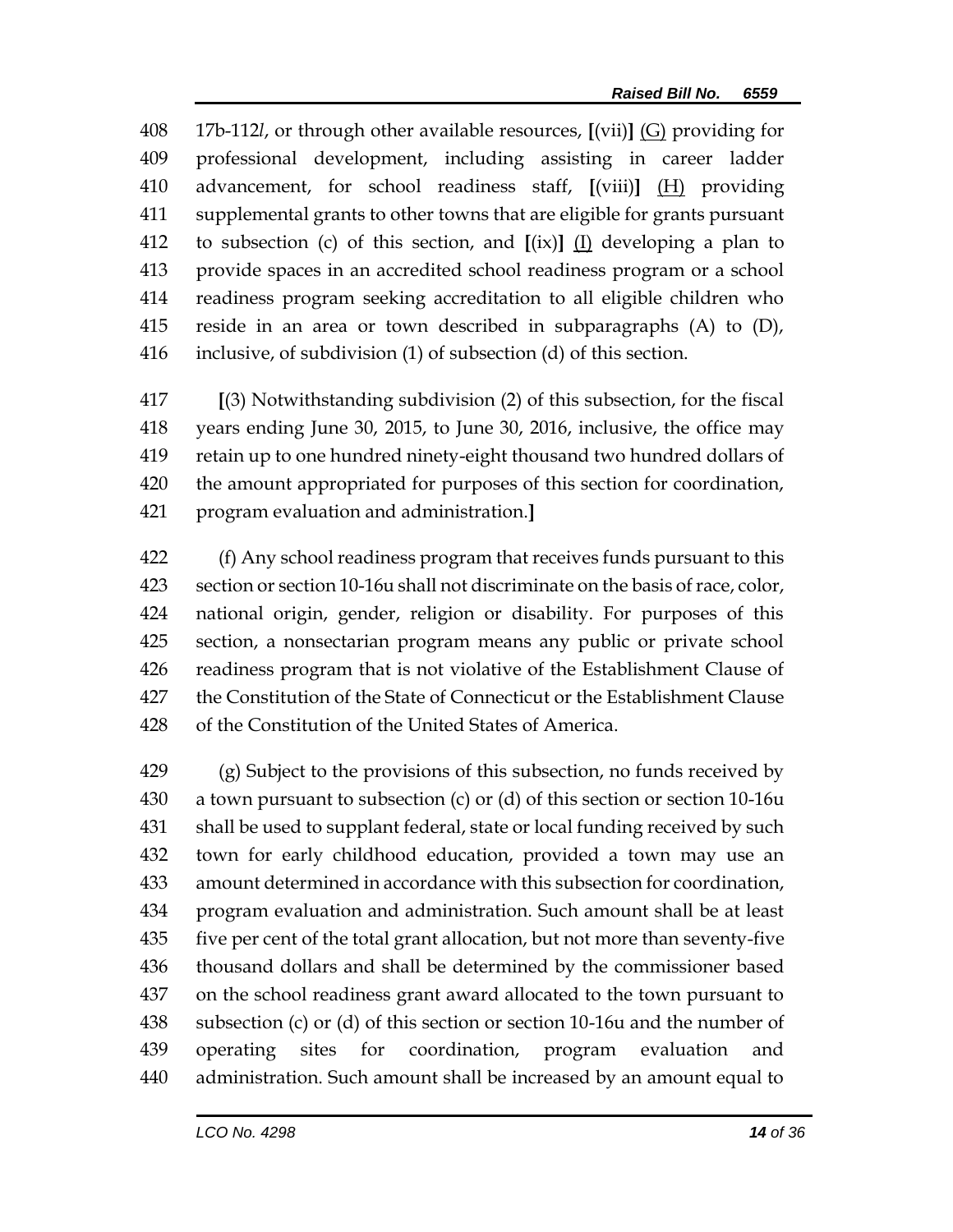local funding provided for early childhood education coordination, program evaluation and administration, not to exceed twenty-five thousand dollars. Each town that receives a grant pursuant to subsection (c) or (d) of this section or section 10-16u shall designate a person to be responsible for such coordination, program evaluation and administration and to act as a liaison between the town and the commissioner. Each school readiness program that receives funds pursuant to this section or section 10-16u shall provide information to the commissioner or the school readiness council, as requested, that is necessary for purposes of any school readiness program evaluation.

 (h) Any town receiving a grant pursuant to this section may use such grant, with the approval of the commissioner, to prepare a facility or staff for operating a school readiness program and shall be adjusted based on the number of days of operation of a school readiness program if a shorter term of operation is approved by the commissioner.

 (i) A town may use grant funds to purchase spaces for eligible children who reside in such town at an accredited school readiness program located in another town. A regional school readiness council may use grant funds to purchase spaces for eligible children who reside in the region covered by the council at an accredited school readiness program located outside such region.

 (j) Children enrolled in school readiness programs funded pursuant to this section shall not be counted (1) as resident students for purposes of subdivision (22) of section 10-262f, or (2) in the determination of average daily membership pursuant to subdivision (2) of subsection (a) of section 10-261.

 (k) (1) Up to two per cent of the amount of the appropriation for this section may be allocated to the competitive grant program pursuant to subsection (d) of this section. The determination of the amount of such allocation shall be made on or before August first.

 (2) Up to two per cent of the amount of the appropriation for this section may be used by the commissioner in a manner consistent with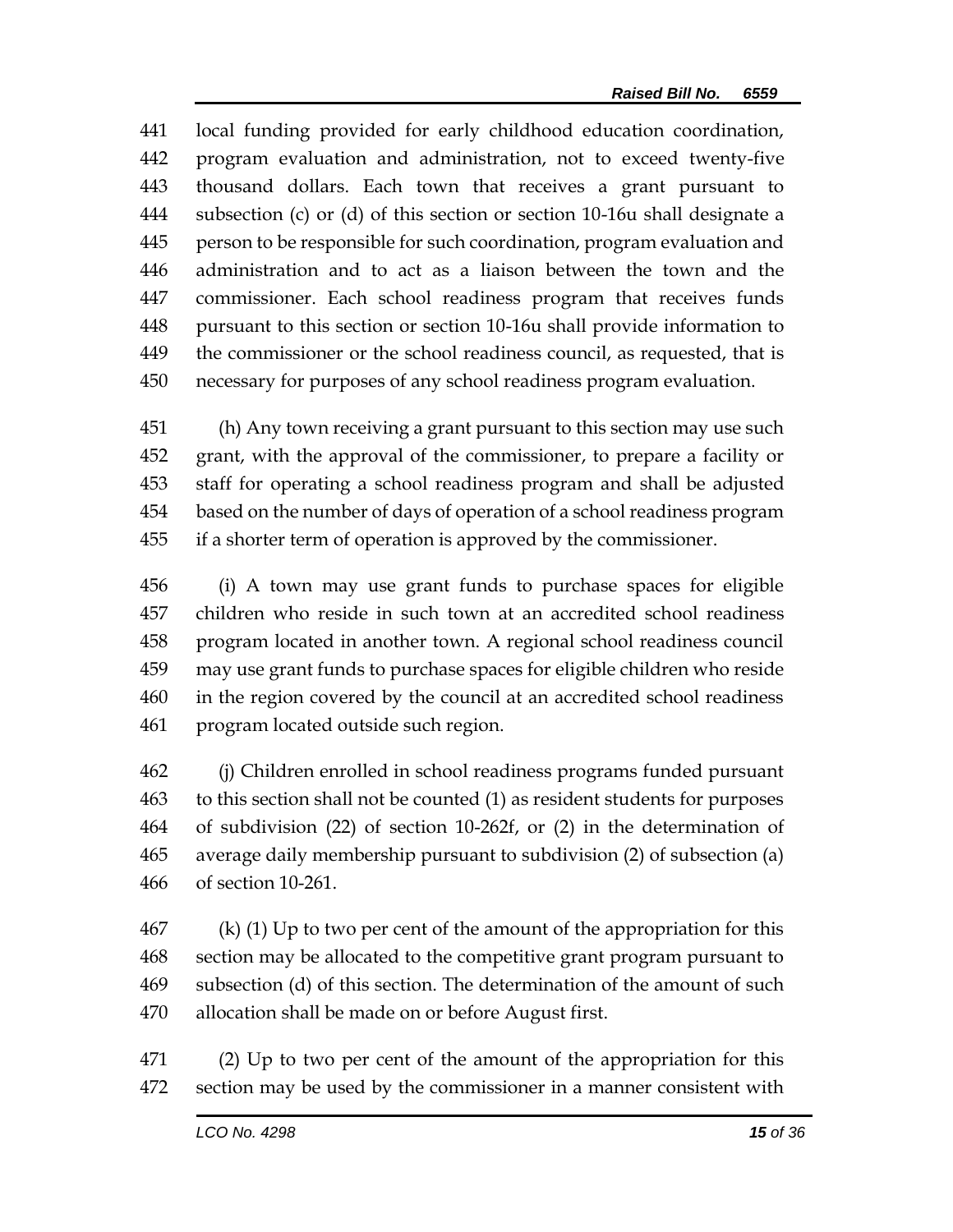## the provisions of section 10-509, as amended by this act.

 (l) For the fiscal year ending June 30, 2020, and each fiscal year thereafter, any school readiness program that (1) is licensed by the Office of Early Childhood pursuant to chapter 368a, (2) provides full- day and year-round child care and education programs for children, and (3) receives funds pursuant to this section or section 10-16u, shall use any amount of the per child cost as described in subdivision (1) of subsection (b) of section 10-16q that is over the amount of eight thousand nine hundred twenty-seven dollars, exclusively to increase the salaries of those individuals with direct responsibility for teaching or caring for children in a classroom at such school readiness program.

 Sec. 3. Section 10-16r of the general statutes is repealed and the following is substituted in lieu thereof (*Effective July 1, 2021*):

 (a) A town seeking to apply for a grant pursuant to subsection (c) of 487 section 10-16p, as amended by this act, or section 10-16u shall convene a local school readiness council or shall establish a regional school readiness council pursuant to subsection (c) of this section. Any other town may convene such a council. The chief elected official of the town or, in the case of a regional school district, the chief elected officials of the towns in the school district and the superintendent of schools for the school district shall jointly appoint and convene such council. Each school readiness council shall be composed of: (1) The chief elected official, or the official's designee; (2) the superintendent of schools, or a management level staff person as the superintendent's designee; (3) parents; (4) representatives from local programs such as Head Start, child care providers receiving state financial assistance pursuant to 499 section 8-210, as amended by this act, family resource centers, nonprofit and for-profit child care centers, group child care homes, prekindergarten and nursery schools, and family child care home providers; (5) a representative from a health care provider in the community; (6) the local homeless education liaison designated by the local or regional board of education for the school district, pursuant to Subtitle B of Title VII of the McKinney-Vento Homeless Assistance Act,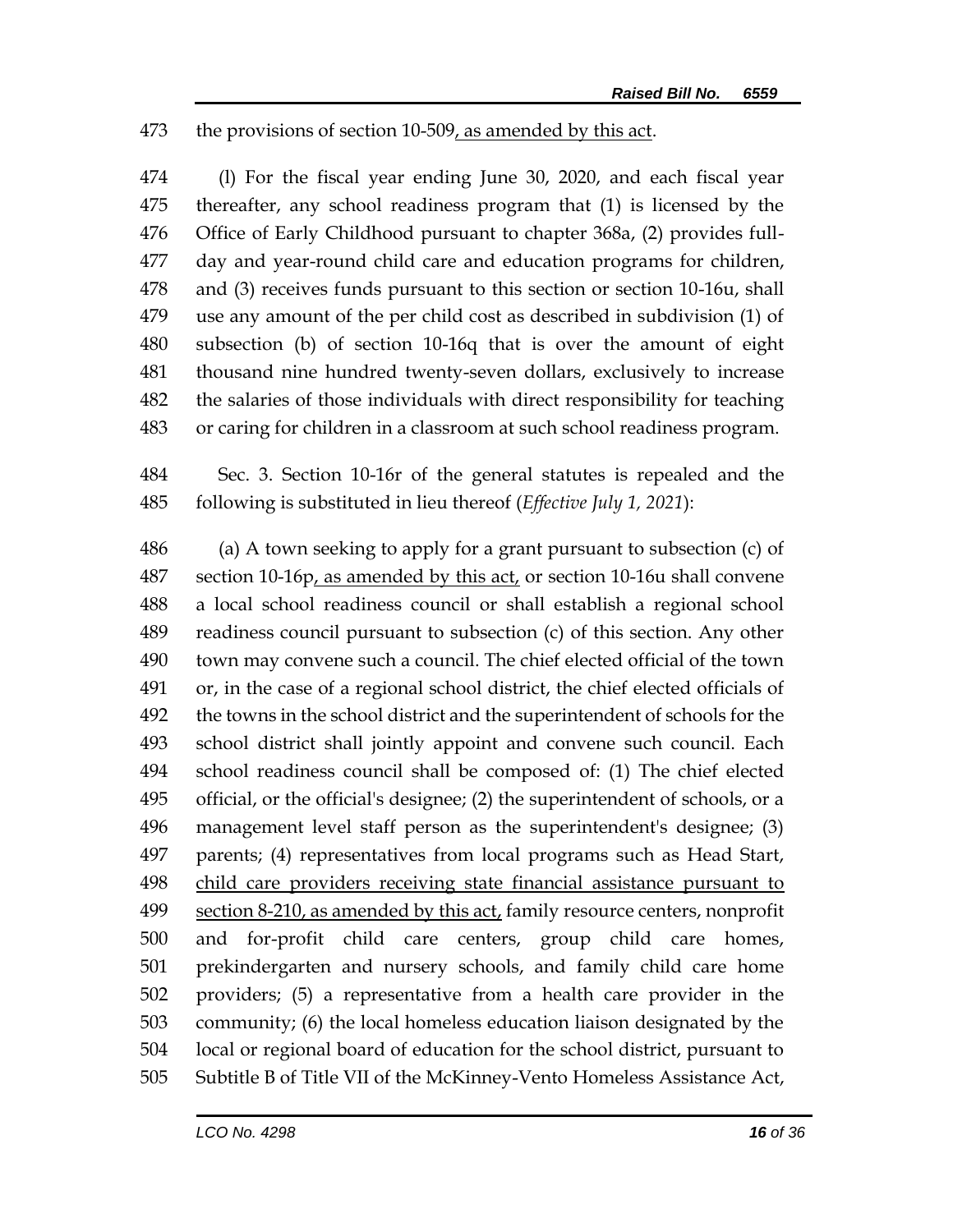42 USC 11431 et seq., as amended from time to time; (7) a representative from a workforce or job training entity in the community; (8) a representative from a local business in the community; and **[**(7)**]** (9) other representatives from the community who provide services to children. **[**The chief elected official shall designate**]** On and after July 1, 2021, the members of the school readiness council shall elect the chairperson of the school readiness council. Each school readiness council is required to document efforts to ensure that the racial, ethnic and socioeconomic composition of the council reflects that of its town or region. At least twenty-five per cent of the membership of the school readiness council shall be parents or guardians of children eligible to attend a school readiness program. Such parents or guardians may, within available appropriations, be compensated for any time and travel related to council meetings, and any activities related to training, leadership and community engagement. School readiness council meetings shall be held at times and locations that are convenient for the council members, including the parent and guardian members.

 (b) The local school readiness council shall: (1) Make recommendations to the chief elected official and the superintendent of schools on issues relating to school readiness, including any 526 applications for grants pursuant to sections 10-16p, as amended by this act, 10-16u, 17b-749a and 17b-749c; (2) foster partnerships among providers of school readiness programs; (3) cooperate with the Office of Early Childhood in any evaluation of a school readiness program; (4) identify existing and prospective resources and services available to children and families; (5) facilitate the coordination of the delivery of services to children and families, including (A) referral procedures, and (B) before and after-school child care for children attending kindergarten programs; (6) exchange information with other councils, the community and organizations serving the needs of children and families; (7) make recommendations to school officials concerning transition from school readiness programs to kindergarten; **[**and**]** (8) encourage public participation; and (9) collaborate with the Office of 539 Early Childhood related to planning improvements to the state early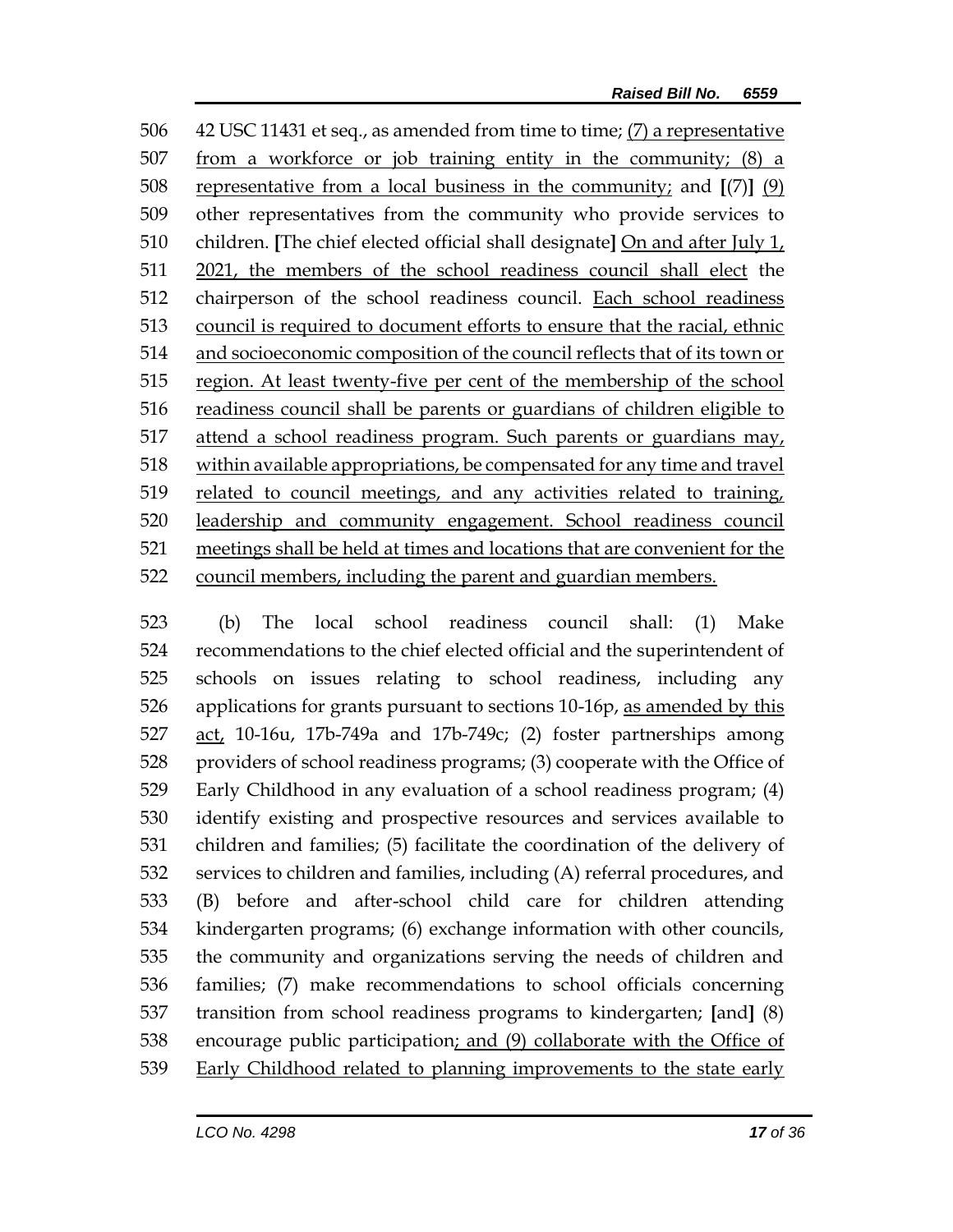care and education governance structure.

 (c) Two or more towns or school districts and appropriate representatives of groups or entities interested in early childhood education in a region may establish a regional school readiness council. If a priority school is located in at least one of such school districts, the regional school readiness council may apply for a grant pursuant to 546 subsection (d) of section 10-16 $p_t$  as amended by this act. The regional school readiness council may perform the duties outlined in subdivisions (2) to (8), inclusive, of subsection (b) of this section.

 Sec. 4. Section 10-509 of the general statutes is repealed and the following is substituted in lieu thereof (*Effective July 1, 2021*):

 (a) As used in this subsection, "early care and education and childhood development programs" includes the child care subsidy program, established pursuant to section 17b-749, the school readiness program, as defined in section 10-16p, as amended by this act, the supplemental quality enhancement grant program, established pursuant to section 17b-749c, the **[**Nurturing Families Network**]** Connecticut Home Visiting System, established pursuant to section 17b-558 751b, as amended by this act, family child care homes and group child care homes, as described in section 19a-77, and the program for state financial assistance for neighborhood facilities, including child care 561 centers, pursuant to section 8-210, as amended by this act.

 (b) For the fiscal year ending June 30, 2019, and each fiscal year thereafter, the Commissioner of Early Childhood may expend in any year an amount not to exceed two per cent of the total amount appropriated to the office for early care and education and child development programs for the purpose of carrying out its responsibilities pursuant to section 10-500, as amended by this act, including, but not limited to, piloting innovative and results-driven service delivery, program evaluation and improvement, funding and procurement models that are performance-driven and results-accountable, interagency coordination and collaboration and evaluative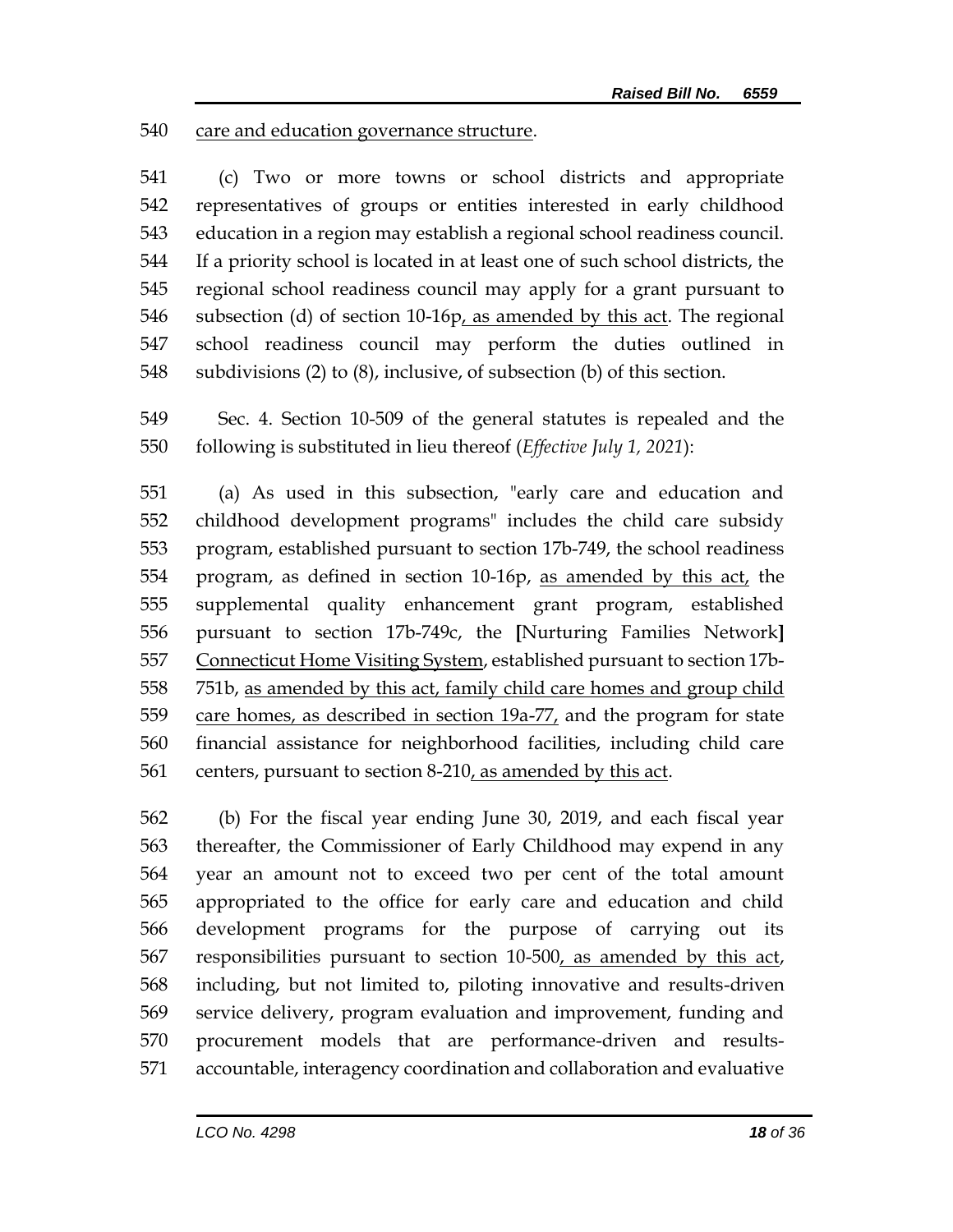tools and infrastructure, provided if the total amount of such two per cent exceeds one million dollars, all funds in excess of one million dollars shall be used for service delivery. The commissioner may not expend any funds under this section for administrative or other overhead costs of the Office of Early Childhood. The commissioner may develop policies and procedures to implement the provisions of this section.

 (c) Not later than January first of each year, the office shall submit a report relating to how the commissioner has expended funds pursuant to subsection (b) of this section to the joint standing committee of the General Assembly having cognizance of matters relating to education, in accordance with the provisions of section 11-4a. Such report shall include, but need not be limited to, (1) the results of any program evaluations conducted by the office, (2) an assessment of the relationship between the cost and the value of the service delivery outcomes achieved, and (3) any policies and procedures developed by the commissioner to implement the provisions of this section.

 Sec. 5. Section 8-210 of the general statutes is repealed and the following is substituted in lieu thereof (*Effective July 1, 2021*):

 (a) The state, acting by and in the discretion of the Commissioner of Social Services or the Commissioner of Early Childhood, as appropriate, may enter into a contract with a municipality or a qualified private, nonprofit corporation for state financial assistance for the planning, construction, renovation, site preparation and purchase of improved or unimproved property as part of a capital development project for neighborhood facilities. Such facilities may include, but need not be limited to, child care centers, elderly centers, multipurpose human resource centers, emergency shelters for the homeless and shelters for victims of domestic violence. The financial assistance shall be in the form of state grants-in-aid equal to (1) all or any portion of the cost of such capital development project if the grantee is a qualified private nonprofit corporation, or (2) up to two-thirds of the cost of such capital development project if the grantee is a municipality, as determined by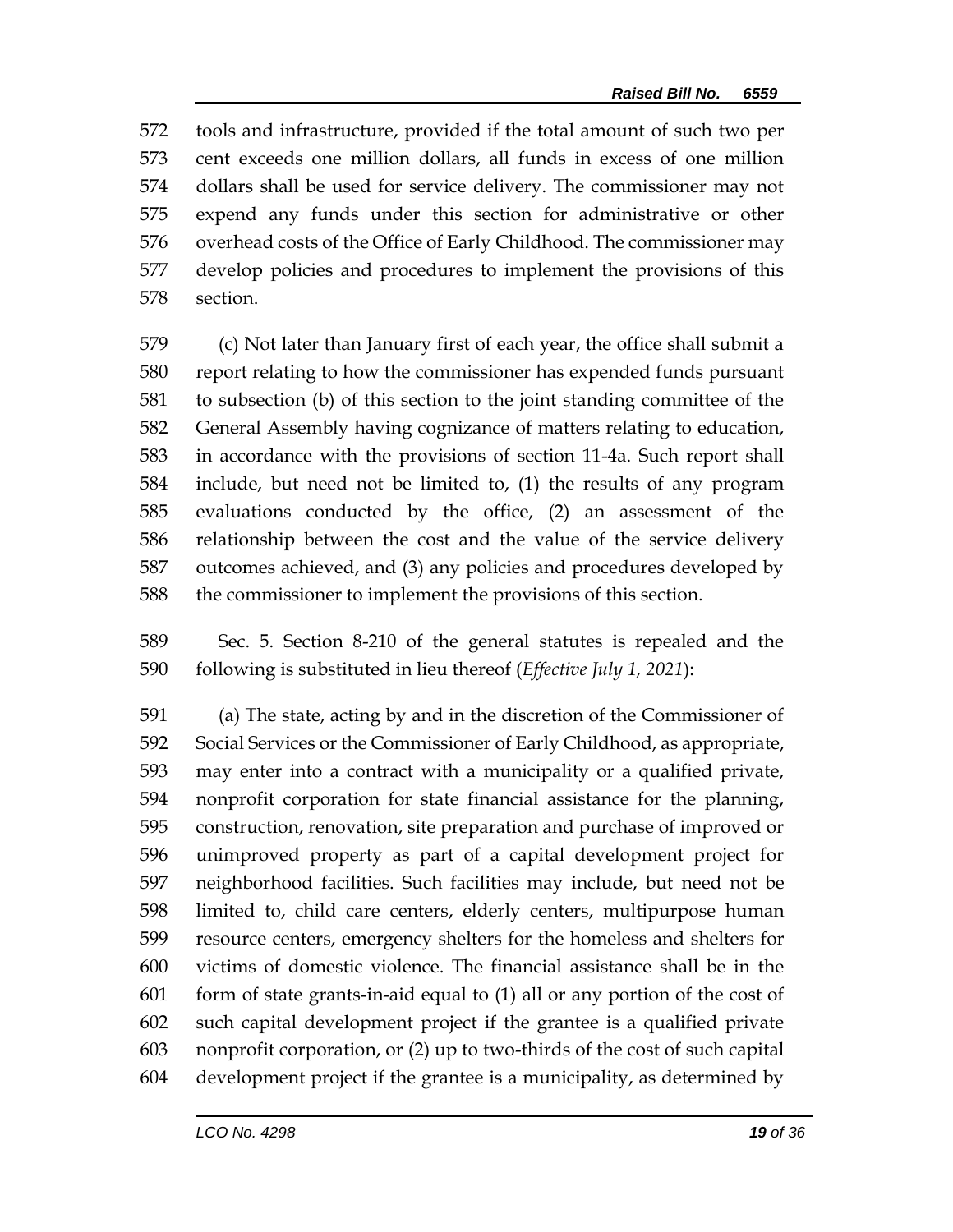the Commissioner of Social Services or the Commissioner of Early Childhood, as appropriate.

 (b) The state, acting by and in the discretion of the Commissioner of Early Childhood, may enter into a contract with a municipality, a group child care home or family child care home, as described in section 19a- 77, a human resource development agency or a nonprofit corporation for state financial assistance in developing and operating child care centers, group child care homes and family child care homes for children disadvantaged by reasons of economic, social or environmental conditions, provided no such financial assistance shall be available for the operating costs of any such child care center, group child care home or family child care home unless it has been licensed by the Commissioner of Early Childhood pursuant to section 19a-80, as amended by this act. Such financial assistance shall be available for a program of a municipality, of a group child care home or family child care home, of a human resource development agency or of a nonprofit corporation which may provide for personnel, equipment, supplies, activities, program materials and renovation and remodeling of the physical facilities of such child care centers, group child care homes or family child care homes. Such contract shall provide for state financial assistance, within available appropriations, in the form of a state grant- in-aid (1) for a portion of the cost of such program, as determined by the Commissioner of Early Childhood, if not federally assisted, (2) equal to one-half of the amount by which the net cost of such program, as approved by the Commissioner of Early Childhood, exceeds the federal grant-in-aid thereof, or (3) in an amount not less than the per child cost as described in subdivision (1) of subsection (b) of section 10-16q, for each child in such program that is three or four years of age and each child that is five years of age who is not eligible to enroll in school, pursuant to section 10-15c, while maintaining services to children under three years of age under this section. For the fiscal year ending June 30, 2020, and each fiscal year thereafter, the amount per child pursuant to subdivision (3) of this subsection that is over the amount of the per child cost that was prescribed pursuant to the contract for the fiscal year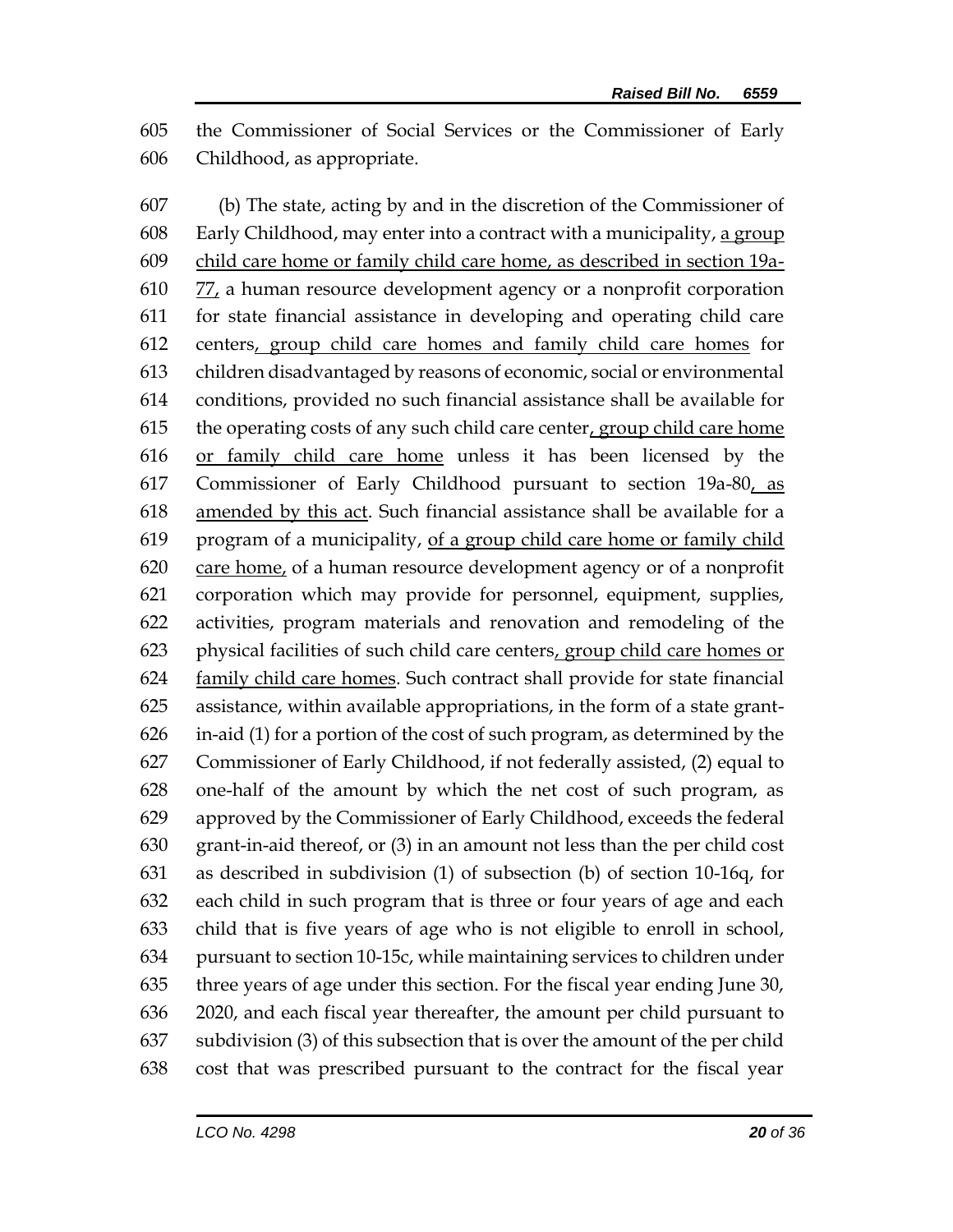ending June 30, 2019, shall be used exclusively to increase the salaries of early childhood educators employed at the child care center. The Commissioner of Early Childhood may authorize child care centers, group child care homes and family child care homes receiving financial assistance under this subsection to apply a program surplus to the next program year. The Commissioner of Early Childhood shall consult with directors of child care centers in establishing fees for the operation of such centers.

 (c) The Office of Early Childhood, in consultation with representatives from child care centers, group child care homes and family child care homes, within available appropriations, shall develop guidelines for programs provided at state-contracted child care centers, group child care home and family child care homes. The guidelines shall include standards for program quality and design and identify short and long-term outcomes for families participating in such programs. The Office of Early Childhood, within available appropriations, shall provide a copy of such guidelines to each state-contracted child care 656 center, group child care home and family child care home. Each state- contracted child care center, group child care home and family child care home shall use the guidelines to develop a program improvement plan for the next twelve-month period and shall submit the plan to the Office of Early Childhood. The plan shall include goals to be used for measuring such improvement. The Office of Early Childhood shall use 662 the plan to monitor the progress of such child care center, group child care home or family child care home.

 (d) The state, acting by and in the discretion of the Commissioner of Early Childhood, may enter into a contract with a municipality, a group child care home or family child care home, a human resource development agency or a nonprofit corporation for state financial assistance for a project of renovation of any child care center, group child care home or family child care home receiving assistance under this section, to make such center accessible to persons with physical disabilities, in the form of a state grant-in-aid equal to (1) the total net cost of the project, as approved by the Commissioner of Early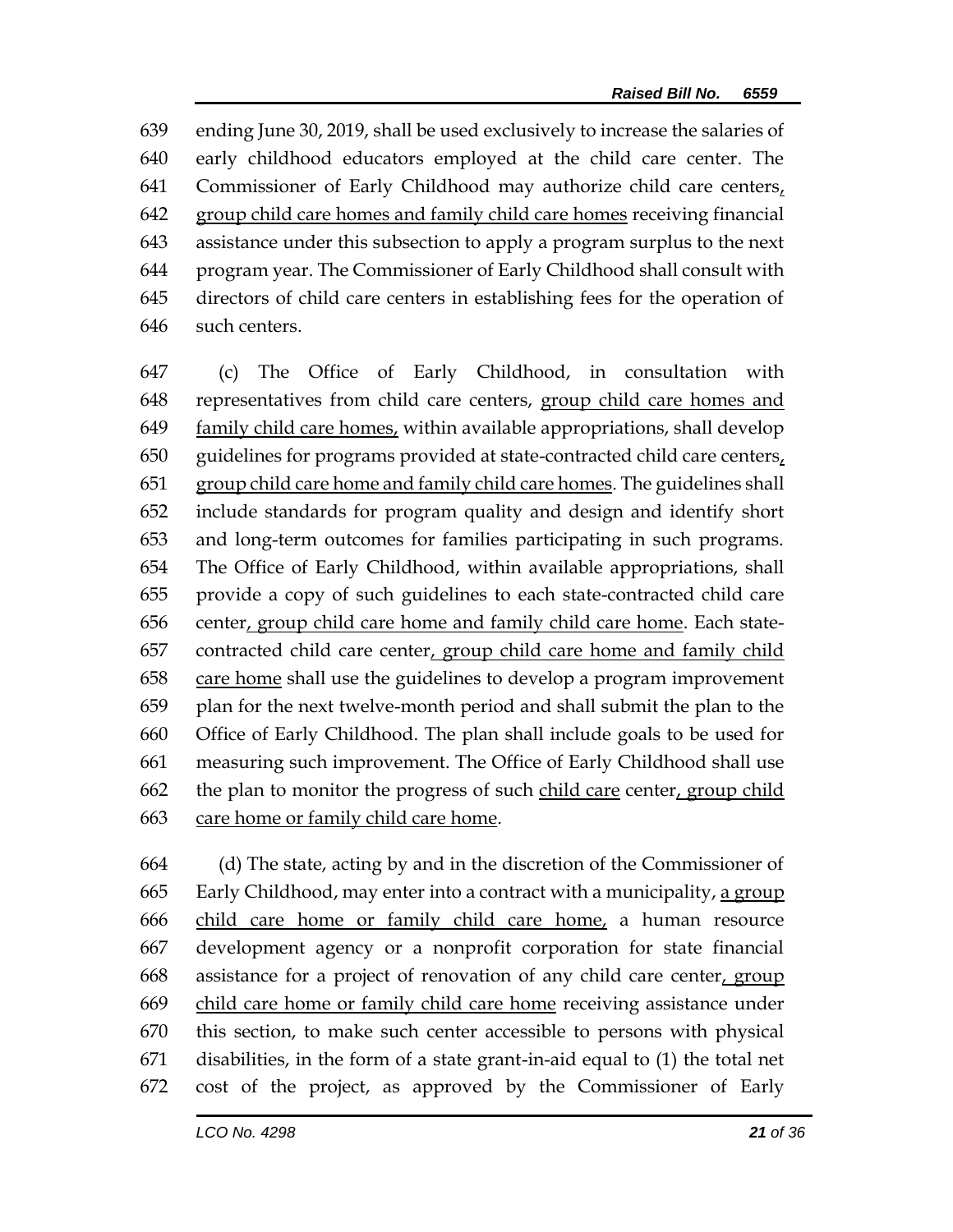Childhood, or (2) the total amount by which the net cost of the project, as approved by the Commissioner of Early Childhood, exceeds the federal grant-in-aid thereof.

 (e) Any municipality, group child care home or family child care home, human resource development agency or nonprofit corporation that enters into a contract pursuant to this section for state financial assistance for a child care center, group child care home or family child care home shall have sole responsibility for the development of the budget of the program provided at such child care center, group child care home or family child care home, including, but not limited to, personnel costs, purchases of equipment, supplies, activities and program materials, within the resources provided by the state under such contract. Upon local determination of a change in the type of child care services required in the area, a municipality, group child care home or family child care home, human resource development agency or nonprofit corporation may, within the limits of its annual budget and subject to the provisions of this subsection and sections 19a-77 to 19a-80, inclusive, as amended by this act, and 19a-82 to 19a-87a, inclusive, change its child care service. An application to change the type of child care service provided shall be submitted to the Commissioner of Early Childhood. Not later than forty-five days after the Commissioner of Early Childhood receives the application, the Commissioner of Early Childhood shall advise the municipality, human resource development agency or nonprofit corporation of the Commissioner of Early Childhood's approval, denial or approval with modifications of the application. If the Commissioner of Early Childhood fails to act on the application not later than forty-five days after the application's submittal, the application shall be deemed approved.

 (f) The Commissioner of Early Childhood may (1) with the approval of the Secretary of the Office of Policy and Management, authorize the expenditure of such funds for the purposes of this section as shall enable the Commissioner of Early Childhood to apply for, qualify for and provide the state's share of federally assisted child care services, and (2) expend an amount not to exceed two per cent of the amount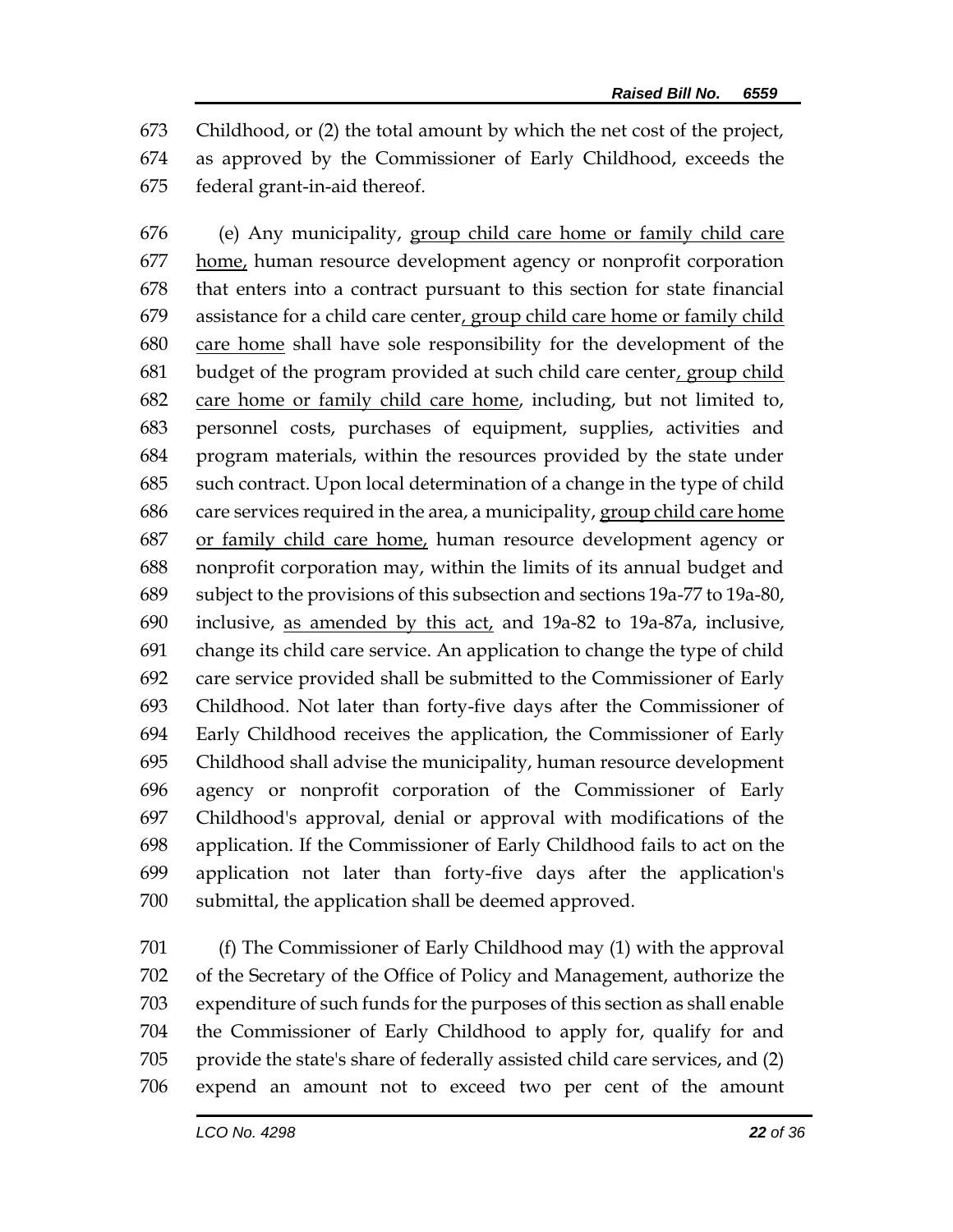appropriated for purposes of this section in a manner consistent with the provisions of section 10-509, as amended by this act.

 Sec. 6. Subsection (b) of section 10-500 of the general statutes is repealed and the following is substituted in lieu thereof (*Effective July 1, 2021*):

(b) The office shall be responsible for:

 (1) Delivering services to young children and their families to ensure optimal health, safety and learning for each young child, including, but not limited to, coordinating agency efforts and data sharing in the two-generational initiative established pursuant to section 17b-112*l*;

 (2) Developing and implementing the early childhood information 718 system, in accordance with the provisions of section 10-501;

 (3) Developing and reporting on the early childhood accountability 720 plan, in accordance with the provisions of section 10-503;

 (4) Implementing a communications strategy for outreach to families, service providers and policymakers;

 (5) Beginning a state-wide longitudinal evaluation of the school readiness program examining the educational progress of children from prekindergarten programs to grade four, inclusive;

 (6) Developing, coordinating and supporting public and private partnerships to aid early childhood initiatives;

 (7) Developing a state-wide developmentally appropriate kindergarten entrance inventory that measures a child's level of preparedness for kindergarten, but shall not be used as a measurement tool for program accountability;

 (8) Creating a unified set of reporting requirements for the purpose of collecting the data elements necessary to perform quality assessments and longitudinal analysis;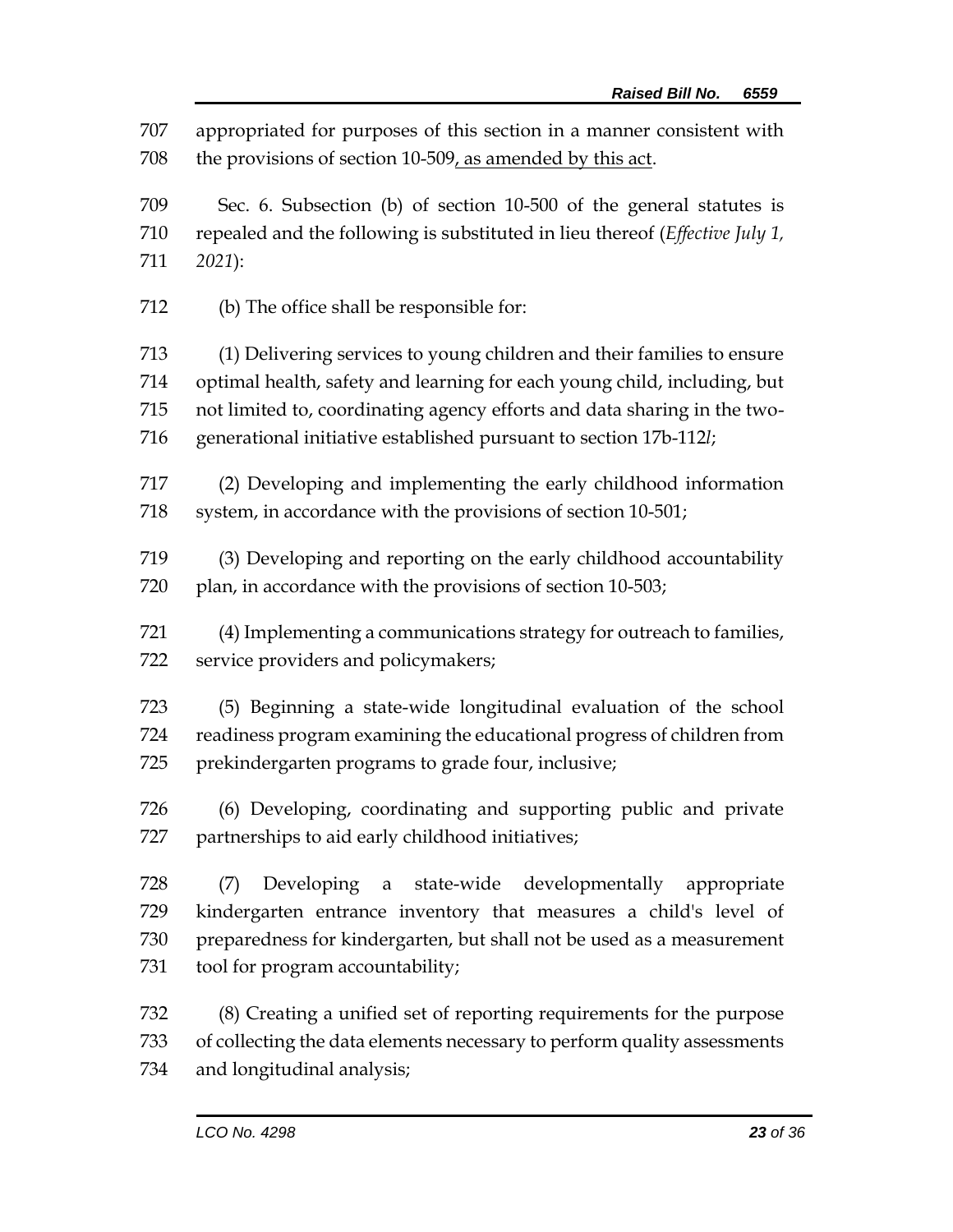(9) Comparing and analyzing data collected pursuant to reporting requirements created under subdivision (8) of this subsection with the data collected in the state-wide public school information system, pursuant to section 10-10a, for population-level analysis of children and families;

 (10) Continually monitoring and evaluating all early care and education and child development programs and services, focusing on program outcomes in satisfying the health, safety, developmental and educational needs of all children; **[**, while retaining distinct separation between quality improvement services and licensing services for child care centers, group child care homes and family child care homes;**]**

 (11) Coordinating home visitation services across programs for young children;

 (12) Providing information and technical assistance to persons seeking early care and education and child development programs and services;

 (13) Assisting state agencies and municipalities in obtaining available federal funding for early care and education and child development programs and services;

 (14) Providing technical assistance to providers of early care and education programs and services to obtain licensing and improve program quality;

 (15) Establishing a quality rating and improvement system developed by the office that covers home-based, center-based and school-based early child care and learning;

 (16) Maintaining an accreditation facilitation initiative to assist early childhood care and education program and service providers in achieving national standards and program improvement;

 (17) Consulting with the Early Childhood Cabinet, established pursuant to section 10-16z, and the Head Start advisory committee,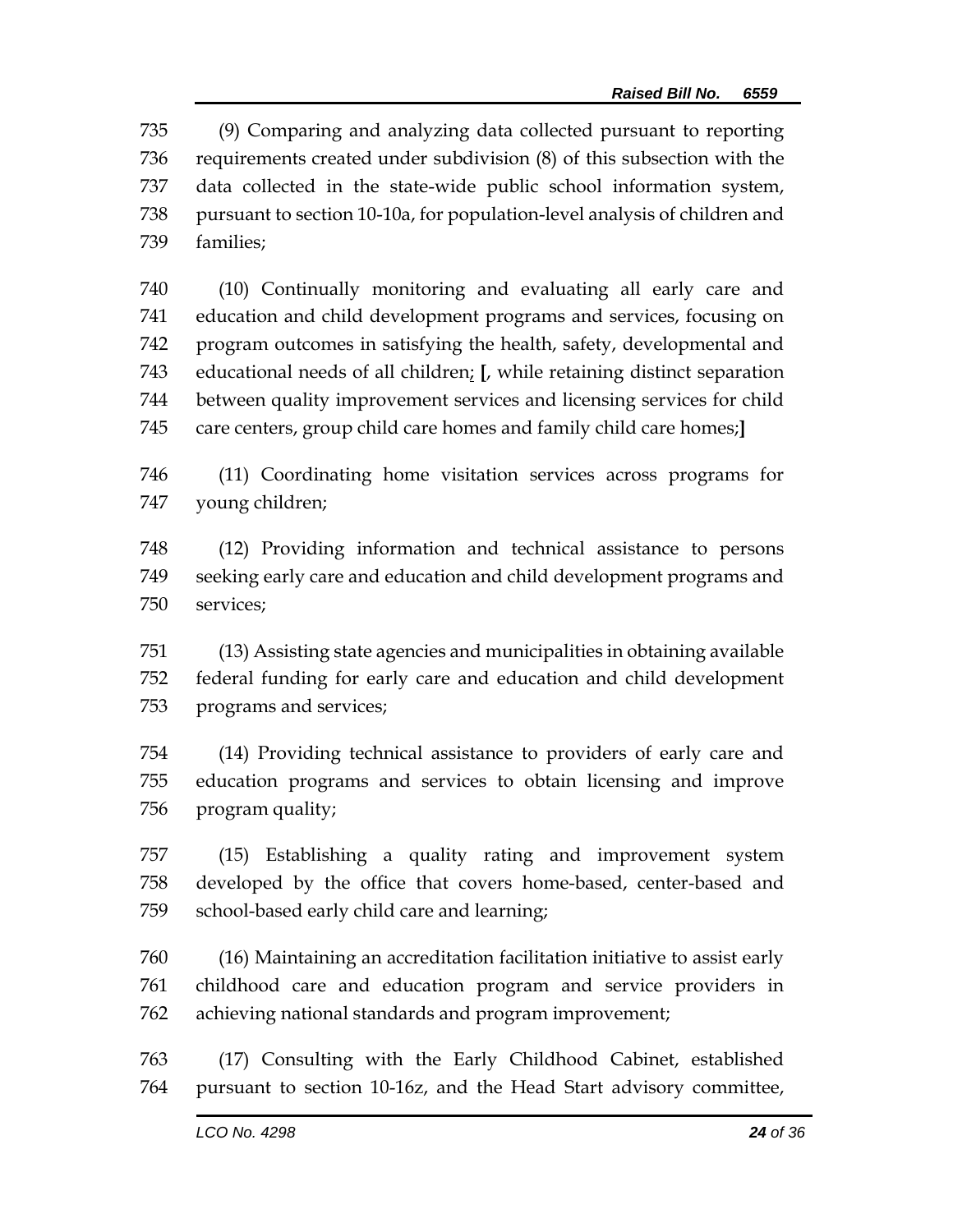established pursuant to section 10-16n;

 (18) Ensuring a coordinated and comprehensive state-wide system of professional development for providers and staff of early care and education and child development programs and services;

 (19) Providing families with opportunities for choice in services including quality child care and community-based family-centered services;

 (20) Integrating early childhood care and education and special education services;

 (21) Promoting universal access to early childhood care and education;

(22) Ensuring nonduplication of monitoring and evaluation;

 (23) Performing any other activities that will assist in the provision of early care and education and child development programs and services;

 (24) Developing early learning and development standards to be used by early care and education providers;

 (25) Developing and implementing a performance-based evaluation system to evaluate licensed child care centers, in accordance with the provisions of section 17b-749f; and

 (26) Promoting the delivery of services to infants and toddlers to ensure optimal health, safety and learning of children from birth to three years of age.

 Sec. 7. Subsection (c) of section 19a-80 of the general statutes is repealed and the following is substituted in lieu thereof (*Effective October 1, 2021*):

 (c) The commissioner **[**, within available appropriations,**]** shall require each prospective employee of a child care center or group child care home **[**in**]** for a position **[**requiring**]** that requires the provision of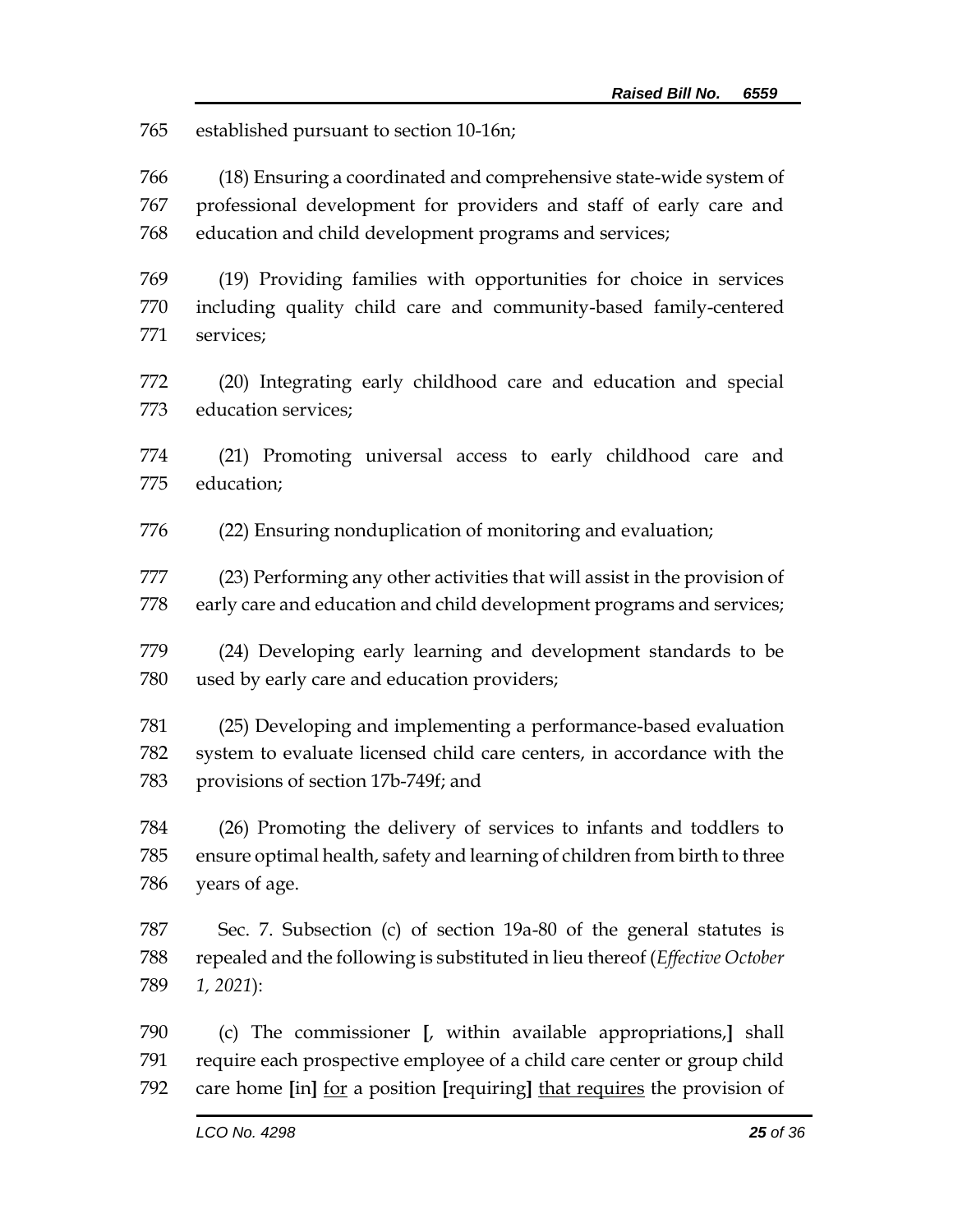care to a child or involves unsupervised access to any child in such child care center or group child care home, to submit to comprehensive background checks, including state and national criminal history records checks. The criminal history records checks required pursuant to this subsection shall be conducted in accordance with section 29-17a. The commissioner shall also request a check of the state child abuse registry established pursuant to section 17a-101k. **[**The Department of Social Services may agree to transfer funds appropriated for criminal history records checks to the Office of Early Childhood.**]** The Commissioner of Early Childhood shall notify each licensee of the provisions of this subsection. No such prospective employee shall **[**have unsupervised access to children in the child care center or group child care home until such comprehensive background check is completed and the Commissioner of Early Childhood permits such prospective employee to work in such child care center or group child care home**]** begin working in such child care center or group child care home until the provisions of 45 CFR 98.43(d)(4), as amended from time to time, have been satisfied.

 Sec. 8. Subsection (c) of section 19a-87b of the general statutes is repealed and the following is substituted in lieu thereof (*Effective October 1, 2021*):

 (c) The commissioner **[**, within available appropriations,**]** shall require each initial applicant or prospective employee of a family child care home in a position requiring the provision of care to a child, including an assistant or substitute staff member and each household member who is **[**sixteen**]** eighteen years of age or older, to submit to comprehensive background checks, including state and national criminal history records checks. The criminal history records checks required pursuant to this subsection shall be conducted in accordance with section 29-17a. The commissioner shall also request a check of the state child abuse registry established pursuant to section 17a-101k. The commissioner shall notify each licensee of the provisions of this subsection. For purposes of this subsection, "household member" means any person, other than the person who is licensed to conduct, operate or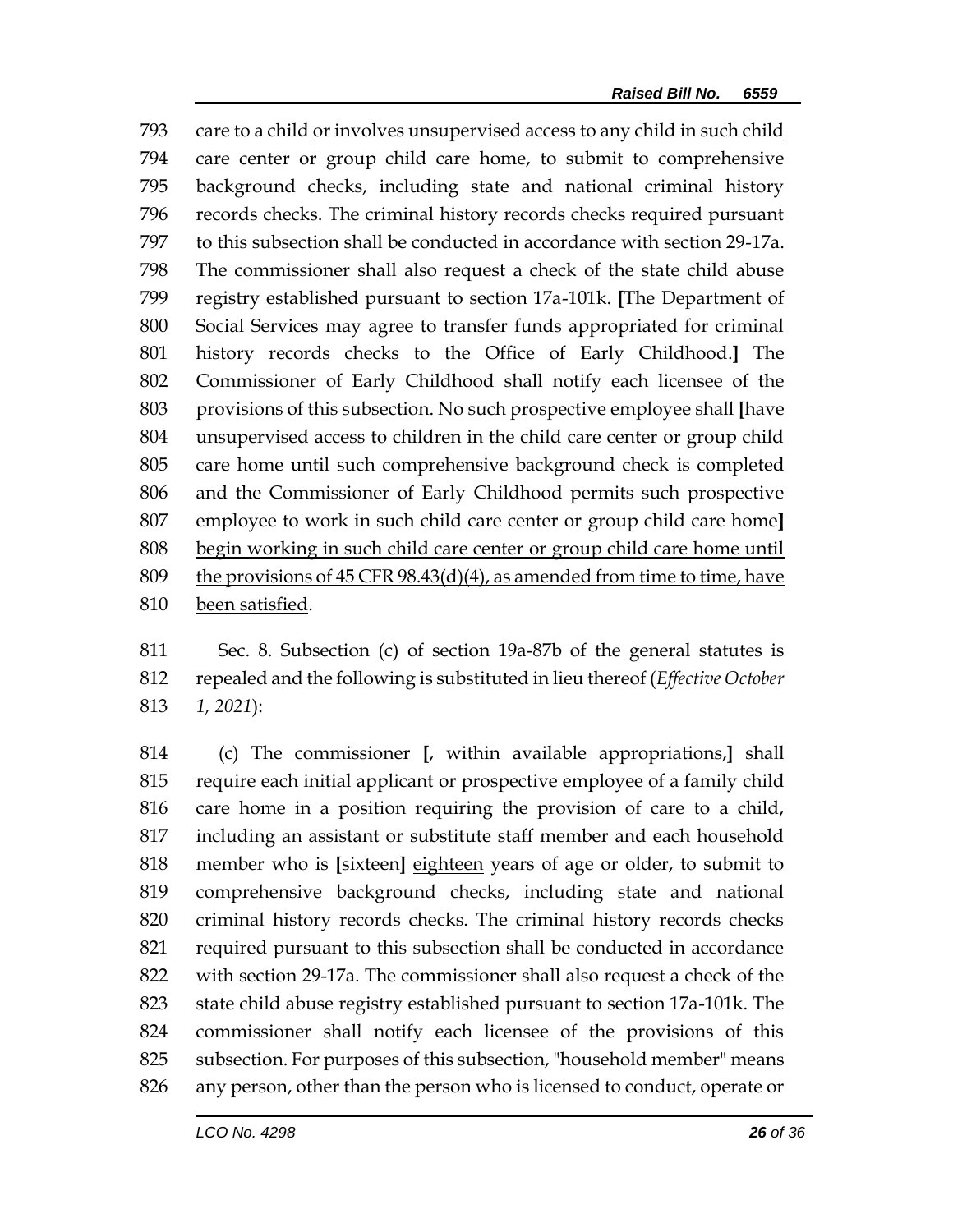maintain a family child care home, who resides in the family child care home, such as the licensee's spouse or children, tenants and any other occupant.

 Sec. 9. Section 19a-421 of the general statutes is repealed and the following is substituted in lieu thereof (*Effective October 1, 2021*):

 (a) No person shall establish, conduct or maintain a youth camp without a license issued by the office. Applications for such license shall be made in writing at least thirty days prior to the opening of the youth camp on forms provided and in accordance with procedures established by the commissioner and shall be accompanied by a fee of eight hundred fifteen dollars or, if the applicant is a nonprofit, nonstock corporation or association, a fee of three hundred fifteen dollars or, if the applicant is a day camp affiliated with a nonprofit organization, for no more than five days duration and for which labor and materials are donated, no fee. All such licenses shall be valid for a period of one year from the date of issuance unless surrendered for cancellation or suspended or revoked by the commissioner for violation of this chapter or any regulations adopted under section 19a-428 and shall be renewable upon payment of an eight-hundred-fifteen-dollar license fee or, if the licensee is a nonprofit, nonstock corporation or association, a three-hundred-fifteen-dollar license fee or, if the applicant is a day camp affiliated with a nonprofit organization, for no more than five days duration and for which labor and materials are donated, no fee.

 (b) The licensee for each youth camp licensed under this section shall require any person who is eighteen years of age or older and a prospective employee of the youth camp for a position that requires the provision of care to a child, or involving unsupervised access to children at such youth camp, shall submit to a background check. Such background check shall include (1) a national criminal history records check, (2) a check of the registry established and maintained pursuant to section 54-257, (3) a check of the National Sex Offender Registry Public Website maintained by the United State Department of Justice, and (4) a check of the Department of Children and Families child abuse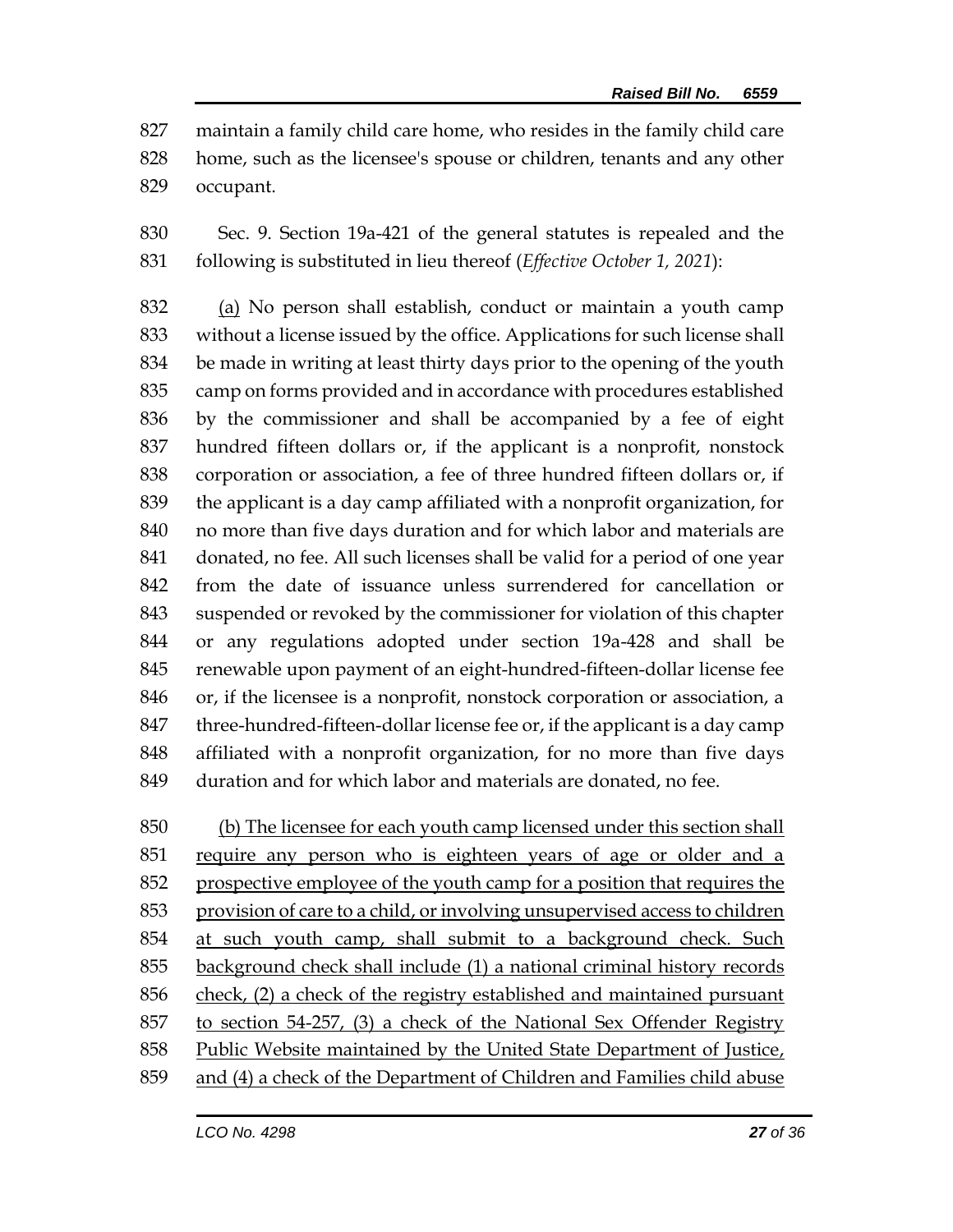and neglect registry, established pursuant to section 17a-101k. For purposes of completing the check of the child abuse and neglect registry under this section, the licensee shall submit an authorization for release of information form for each prospective employee to the office and the office shall then request the Commissioner of Children and Families to 865 conduct a check of the child abuse and neglect registry for each such prospective youth camp employee. A licensee shall maintain, on site at the youth camp, all records and documentation associated with each such background check and provide access to such records and documentation to the staff of the office. A background check required under this subsection shall be conducted at least once every five years for any youth camp staff member whose employment in any licensed youth camp occurs over more than five years. Any prospective employee of a youth camp who has satisfied the requirements of a comprehensive background check pursuant to subsection (c) of section 19a-80, as amended by this act, subsection (c) of section 19a-87b, as amended by this act, or subsection (a) of section 17b-749k, within the previous five years shall not require an additional background check for the purposes of employment in a youth camp and such comprehensive background check shall satisfy the requirements of this subsection.

 Sec. 10. Section 10-530 of the general statutes is repealed and the following is substituted in lieu thereof (*Effective October 1, 2021*):

(a) As used in this section:

 (1) "Child care facility" means a "child care center", "group child care home" or "family child care home" that provides "child care services", each as described in section 19a-77, or any provider of child care services under the child care subsidy program established pursuant to section 17b-749;

 (2) "Child care services provider or staff member" means any person who is (A) a licensee, employee, volunteer or alternate staff, assistant, substitute or household member of a child care facility, (B) a family child care provider, or (C) any other person who provides child care services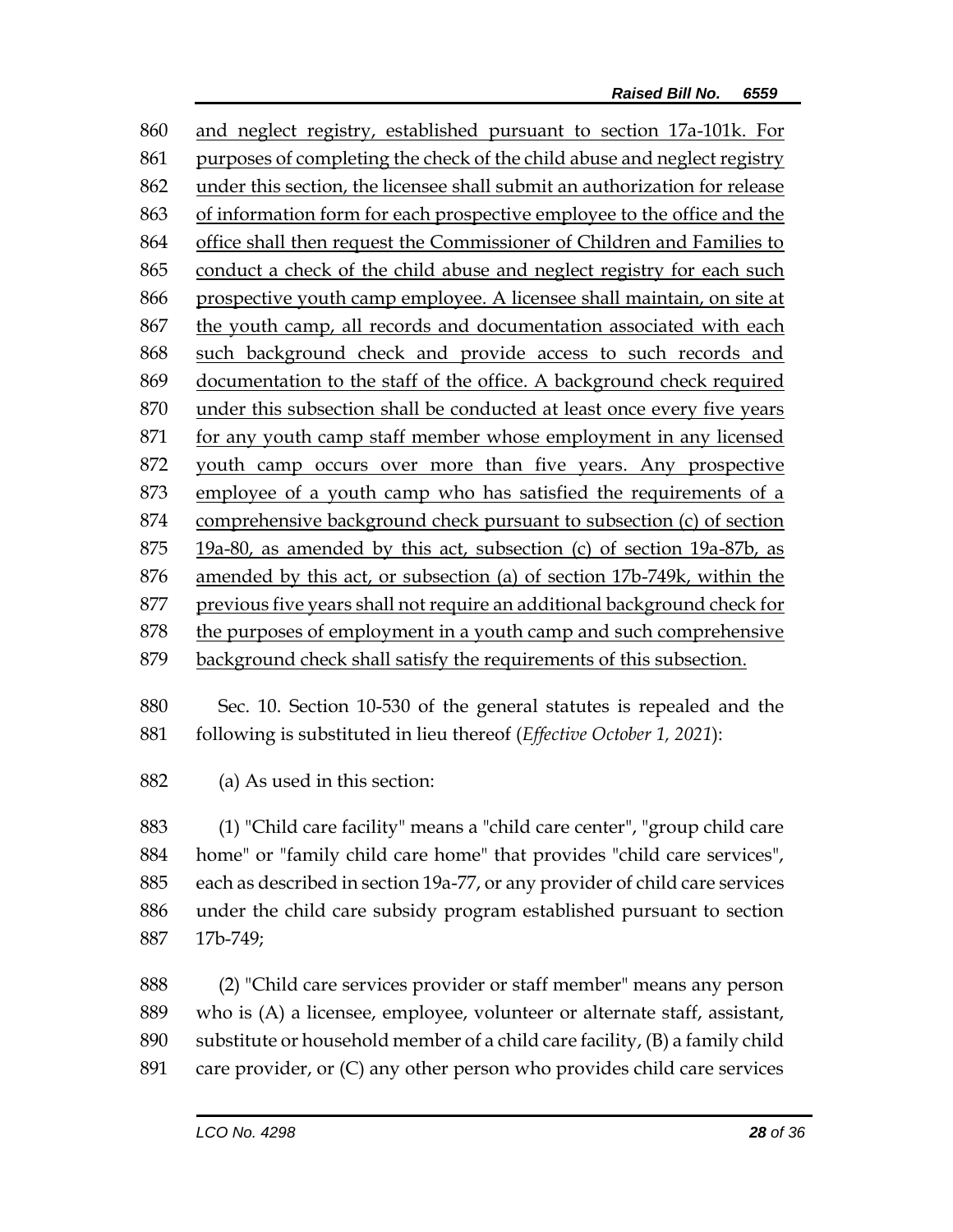under the child care subsidy program established pursuant to section 17b-749 but does not include a person who is providing child care services under the child care subsidy program (i) exclusively to children with whom such person is related, and (ii) without being issued a license to provide child care services by the Office of Early Childhood; and

 (3) "Family child care provider" means any person who provides child care services under the child care subsidy program established pursuant to section 17b-749 (A) in a family child care home, as defined in section 19a-77, or (B) in a home not requiring a license pursuant to subdivision (4) of subsection (b) of section 19a-77.

 (b) The comprehensive background checks required pursuant to subsection (c) of section 19a-80, as amended by this act, subsection (c) of section 19a-87b, as amended by this act, and subsection (a) of section 17b-749k, shall be conducted at least once every five years for each child care services provider or staff member in accordance with the provisions of 45 CFR 98.43, as amended from time to time.

 (c) Any person who applies for a position at a child care facility in the state shall not be required to submit to such comprehensive background checks if such person (1) is an employee of a child care facility in the state, or has not been separated from employment as a child care services provider or staff member in the state for a period of more than one hundred eighty days, and (2) has successfully completed such comprehensive background checks in the previous five years. Nothing in this section prohibits the Commissioner of Early Childhood from requiring that a person applying for a position as a child care services provider or staff member submit to comprehensive background checks 918 more than once during a five-year period.

 (d) Any person required to submit to comprehensive background checks pursuant to subsection (c) of section 19a-80, as amended by this act, subsection (c) of section 19a-87b, as amended by this act, and subsection (a) of section 17b-749k, may submit a request, in writing, to 923 the Commissioner of Early Childhood for a waiver of the requirement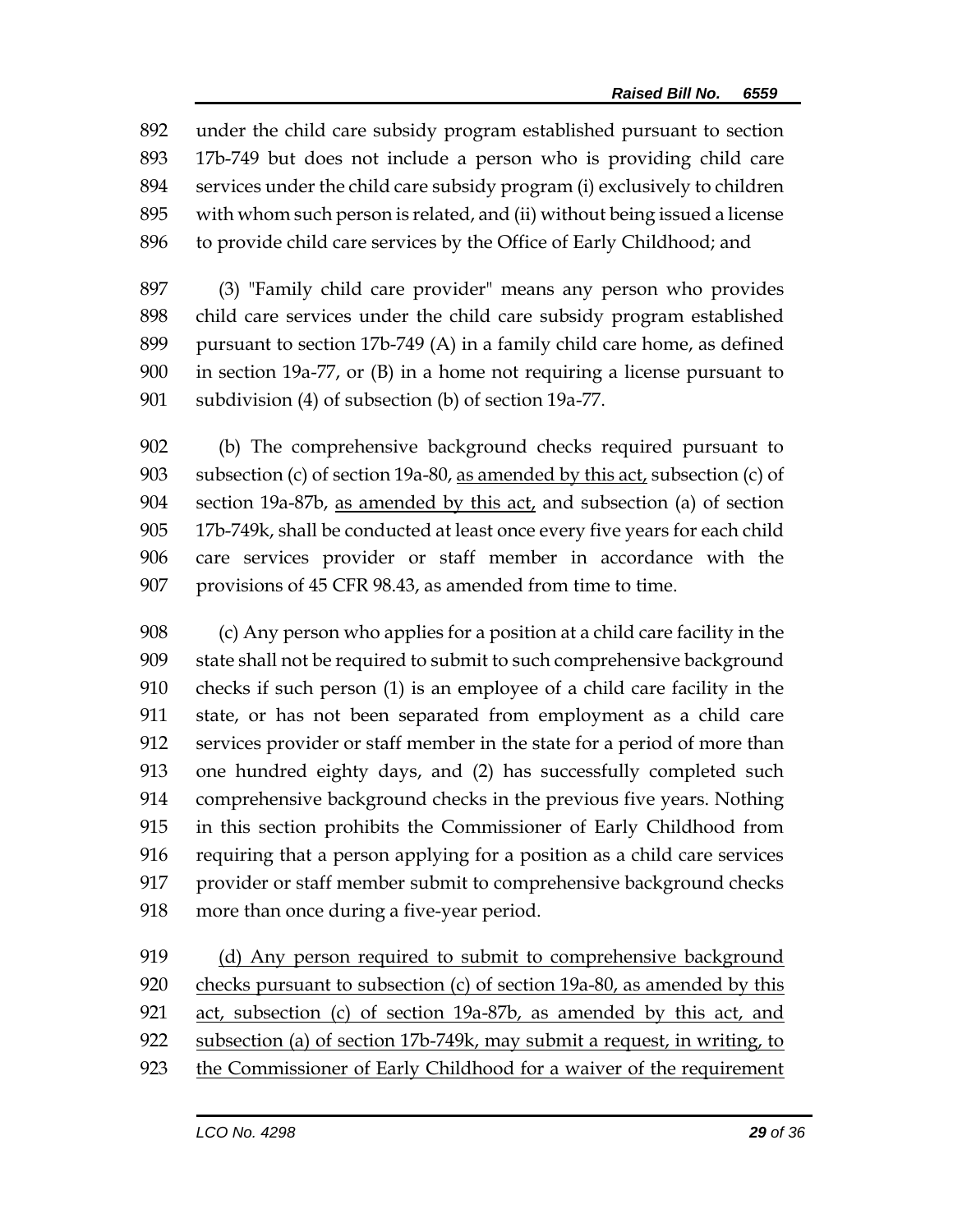to submit fingerprints. Such request shall include such person's name and date of birth, and evidence that such person is unable to satisfy such fingerprints requirement due to a medical condition, including, but not limited to, a birth defect, physical deformity, skin condition or psychiatric condition. Upon the granting of a waiver to a person under this subsection, the Office of Early Childhood shall conduct a state criminal history records check of such person by using the name and date of birth that was provided in the request for a waiver by such person.

 Sec. 11. Section 17b-751b of the general statutes is repealed and the following is substituted in lieu thereof (*Effective July 1, 2021*):

 (a) The Commissioner of Early Childhood shall establish the structure for a state-wide **[**system for a Nurturing Families Network**]** Connecticut Home Visiting System, which demonstrates the benefits of preventive services by significantly reducing the abuse and neglect of infants and young children, and by enhancing parent-child relationships through **[**hospital-based**]** community-based assessment with home outreach follow-up on infants and young children and their families within families identified as high risk.

 (b) The commissioner shall: (1) **[**Develop the comprehensive risk assessment to be used by the Nurturing Families Network's providers; (2) develop the training program, standards, and protocols for the pilot programs;**]** Ensure that all home visiting programs are one or more of the evidence-based home visiting models that meet the criteria for evidence of effectiveness developed by the federal Department of Health and Human Services; (2) provide oversight of home visiting programs to insure model fidelity; and (3) develop, issue and evaluate requests for proposals to procure the services required by this section. In evaluating the proposals, the commissioner shall take into consideration the most effective and consistent service delivery system allowing for the continuation of current public and private programs.

(c) The commissioner shall establish a data system to enable the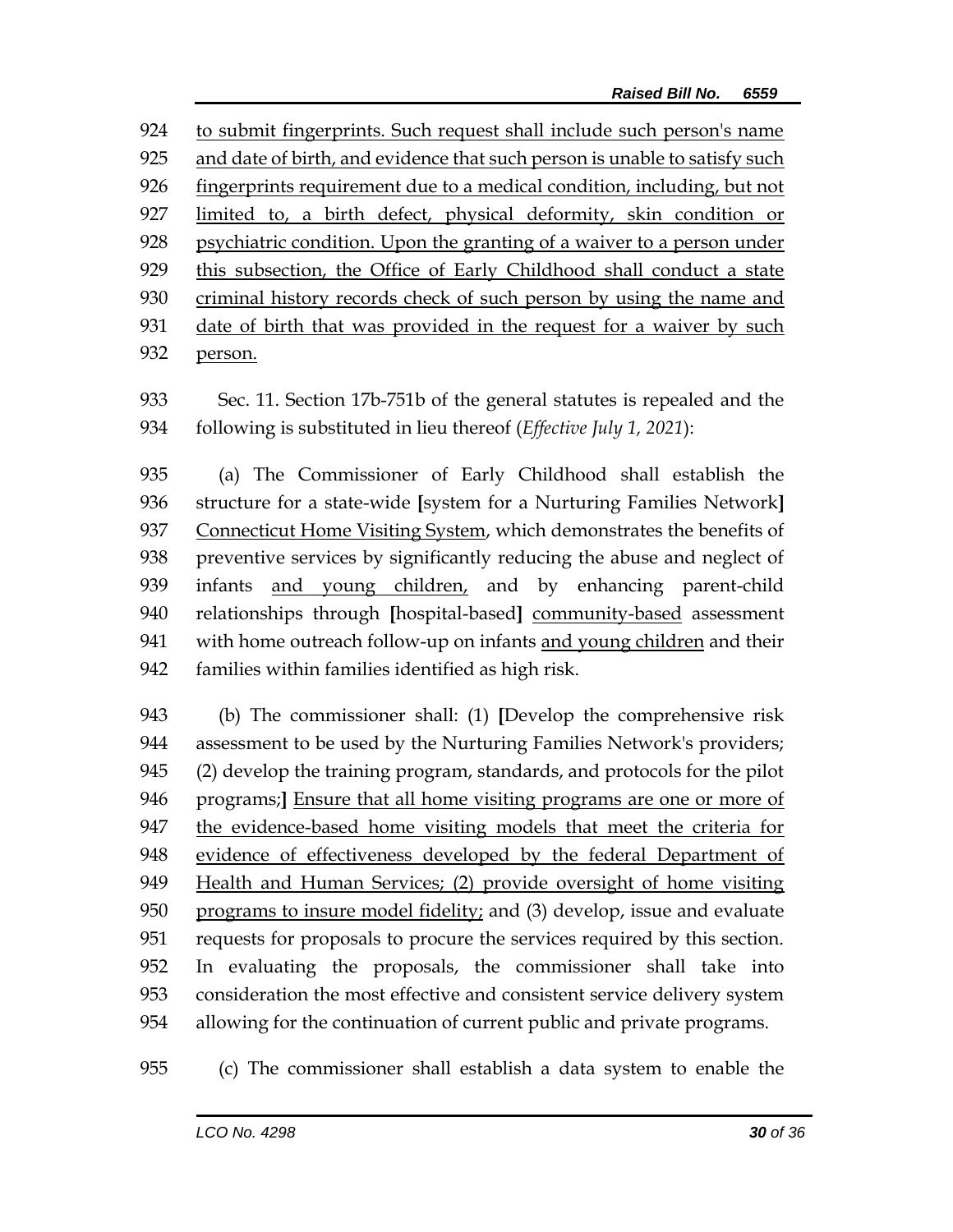programs to document the following information in a standard manner: (1) The level of screening and assessment; (2) profiles of risk and family demographics; (3) the incidence of child abuse and neglect; (4) rates of child development; and (5) any other information the commissioner deems appropriate.

- (d) The commissioner shall report to the General Assembly, in accordance with the provisions of section 11-4a, on the establishment, implementation and progress of the **[**Nurturing Families Network**]** Connecticut Home Visiting System, on July first of each year thereafter.
- (e) The commissioner may expend an amount not to exceed two per cent of the amount appropriated for purposes of this section in a manner consistent with the provisions of section 10-509, as amended by this act.
- Sec. 12. Section 17b-751d of the general statutes is repealed and the following is substituted in lieu thereof (*Effective July 1, 2021*):
- The Office of Early Childhood shall be the lead state agency for community-based, prevention-focused programs and activities designed to strengthen and support families to prevent child abuse and neglect. The responsibilities of the office shall include, but not be limited to, collaborating with state agencies, hospitals, clinics, schools and community service organizations, to: (1) Initiate programs to support families at risk for child abuse or neglect; (2) assist organizations to recognize child abuse and neglect; (3) encourage community safety; (4) increase broad-based efforts to prevent child abuse and neglect; (5) create a network of agencies to advance child abuse and neglect prevention; and (6) increase public awareness of child abuse and neglect issues. The office, subject to available state, federal and private funding, shall be responsible for implementing and maintaining programs and services, including, but not limited to: (A) **[**The Nurturing Families Network**]** Connecticut Home Visiting System, established pursuant to **[**subsection (a) of**]** section 17b-751b, as amended by this act; (B) **[**Family Empowerment Initiative programs; (C)**]** Help Me Grow; **[**(D) Family School Connection; (E) support services for residents of a respite group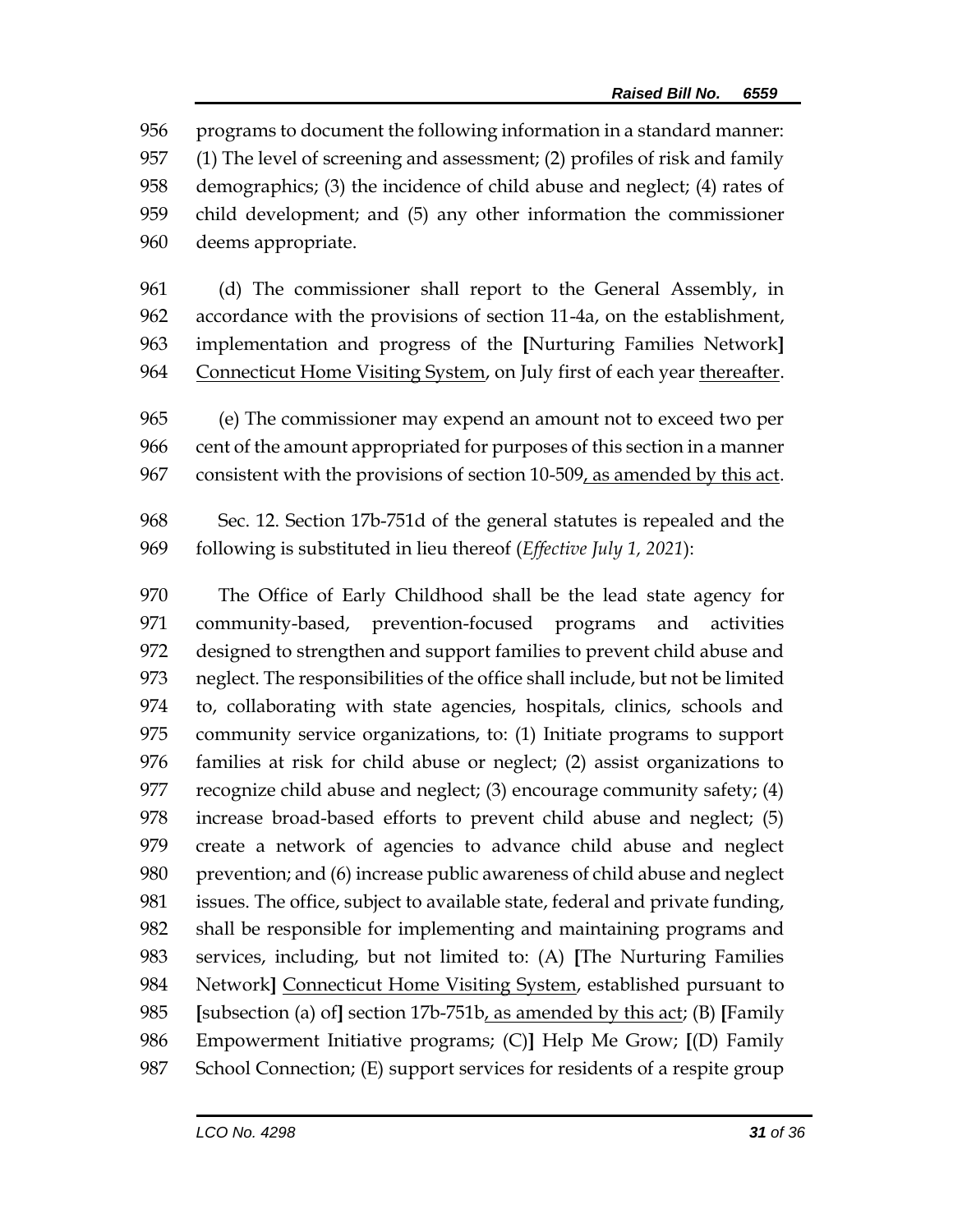home for girls; (F) volunteer services; (G)**]** (C) family development training; **[**(H)**]** (D) shaken baby syndrome prevention; **[**and (I) child sexual abuse prevention**]** (E) working with parents who are incarcerated; (F) promoting the work of doulas to help women with the highest risk of poor pregnancy outcomes to achieve healthy birth 993 outcomes; and (G) supporting homeless diversion for families with young children.

 Sec. 13. Subsection (a) of section 17b-261 of the general statutes is repealed and the following is substituted in lieu thereof (*Effective July 1, 2021*):

 (a) Medical assistance shall be provided for any otherwise eligible person whose income, including any available support from legally liable relatives and the income of the person's spouse or dependent child, is not more than one hundred forty-three per cent, pending approval of a federal waiver applied for pursuant to subsection (e) of this section, of the benefit amount paid to a person with no income under the temporary family assistance program in the appropriate region of residence and if such person is an institutionalized individual as defined in Section 1917 of the Social Security Act, 42 USC 1396p(h)(3), and has not made an assignment or transfer or other disposition of property for less than fair market value for the purpose of establishing eligibility for benefits or assistance under this section. Any such disposition shall be treated in accordance with Section 1917(c) of the Social Security Act, 42 USC 1396p(c). Any disposition of property made on behalf of an applicant or recipient or the spouse of an applicant or recipient by a guardian, conservator, person authorized to make such disposition pursuant to a power of attorney or other person so authorized by law shall be attributed to such applicant, recipient or spouse. A disposition of property ordered by a court shall be evaluated in accordance with the standards applied to any other such disposition for the purpose of determining eligibility. The commissioner shall establish the standards for eligibility for medical assistance at one hundred forty-three per cent of the benefit amount paid to a household of equal size with no income under the temporary family assistance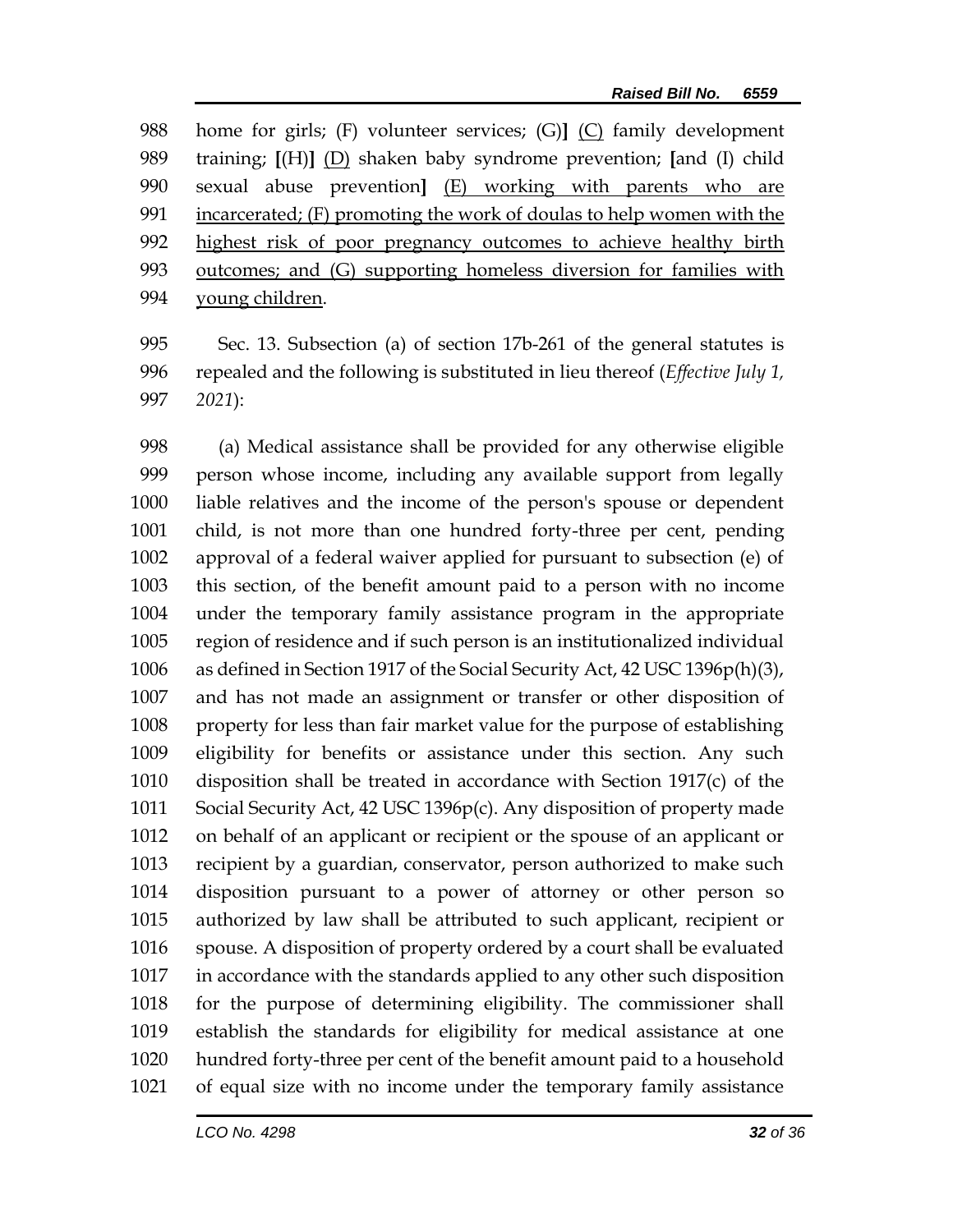program in the appropriate region of residence. In determining eligibility, the commissioner shall not consider as income Aid and Attendance pension benefits granted to a veteran, as defined in section 27-103, or the surviving spouse of such veteran. Except as provided in section 17b-277 and section 17b-292, the medical assistance program shall provide coverage to persons under the age of nineteen with household income up to one hundred ninety-six per cent of the federal poverty level without an asset limit and to persons under the age of nineteen, who qualify for coverage under Section 1931 of the Social Security Act, with household income not exceeding one hundred ninety-six per cent of the federal poverty level without an asset limit, and their parents and needy caretaker relatives, who qualify for coverage under Section 1931 of the Social Security Act, with household income not exceeding one hundred fifty-five per cent of the federal poverty level without an asset limit. Such levels shall be based on the regional differences in such benefit amount, if applicable, unless such levels based on regional differences are not in conformance with federal law. Any income in excess of the applicable amounts shall be applied as may be required by said federal law, and assistance shall be granted for the balance of the cost of authorized medical assistance. The Commissioner of Social Services shall provide applicants for assistance under this section, at the time of application, with a written statement advising them of (1) the effect of an assignment or transfer or other disposition of property on eligibility for benefits or assistance, (2) the effect that having income that exceeds the limits prescribed in this subsection will have with respect to program eligibility, and (3) the availability of, and eligibility for, services provided by the **[**Nurturing Families Network**]** Connecticut Home Visiting System, established 1050 pursuant to section 17b-751b, as amended by this act. For coverage dates on or after January 1, 2014, the department shall use the modified adjusted gross income financial eligibility rules set forth in Section 1902(e)(14) of the Social Security Act and the implementing regulations to determine eligibility for HUSKY A, HUSKY B and HUSKY D applicants, as defined in section 17b-290. Persons who are determined ineligible for assistance pursuant to this section shall be provided a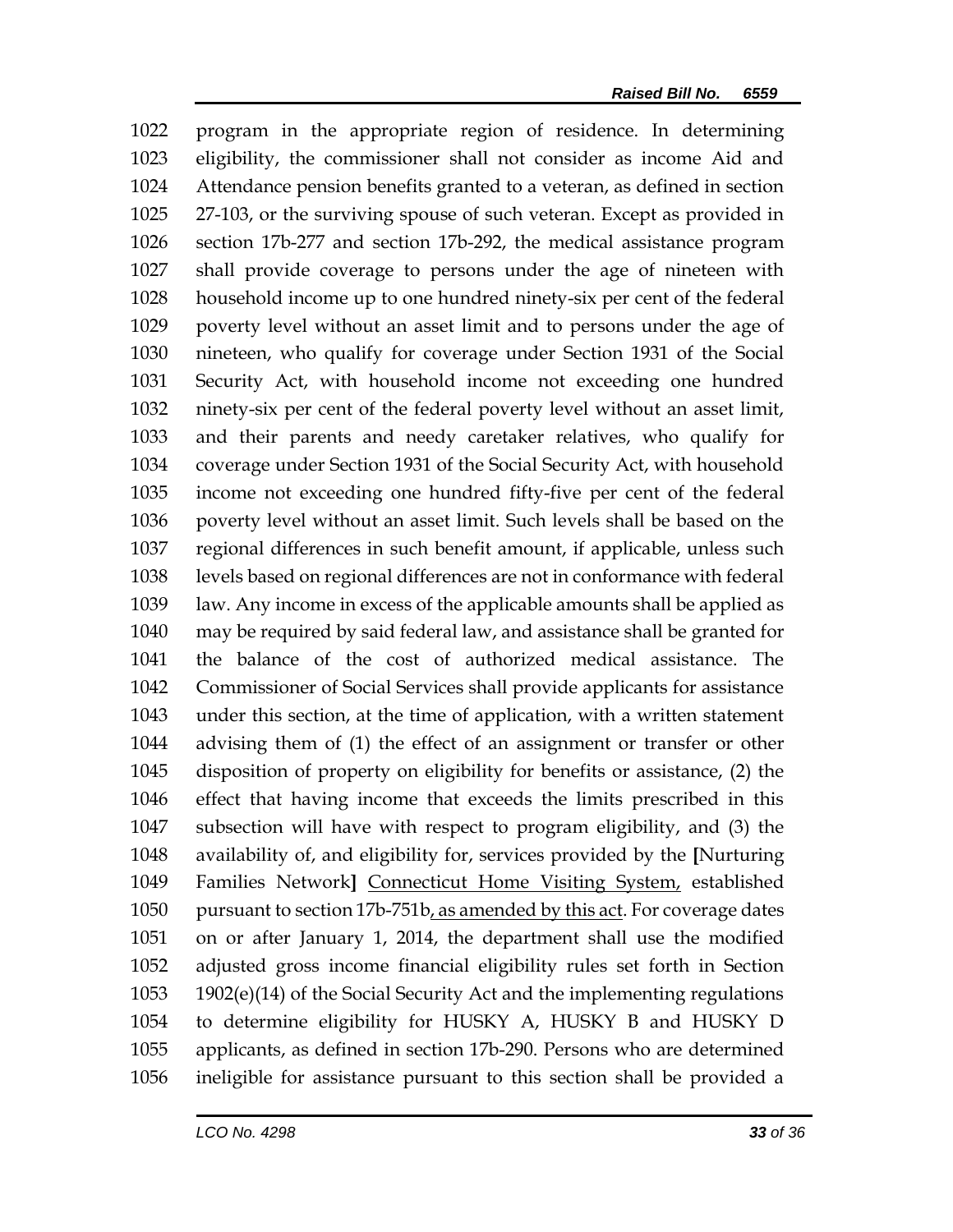written statement notifying such persons of their ineligibility and advising such persons of their potential eligibility for one of the other insurance affordability programs as defined in 42 CFR 435.4.

 Sec. 14. Section 17b-277a of the general statutes is repealed and the following is substituted in lieu thereof (*Effective July 1, 2021*):

 The Commissioners of Public Health, Social Services and Mental Health and Addiction Services shall jointly establish a program to inform applicants to the Healthy Start program about the availability of, and eligibility for, services provided by the **[**Nurturing Families Network**]** Connecticut Home Visiting System, established pursuant to section 17b-751b, as amended by this act.

 Sec. 15. (NEW) (*Effective July 1, 2021*) Upon the request of a director of an early intervention service program participating in the birth-to- three program, established pursuant to section 17a-248b of the general statutes, the Commissioner of Education may permit any person who holds an endorsement in the areas of (1) comprehensive special education, (2) integrated early childhood and special education, (3) partially sighted, (4) blind, and (5) hard of hearing, to teach within the birth-to-three program. Such permission shall be valid during the period of such person's certificate, permit or authorization and may be extended by the commissioner, upon request of the birth-to-three service provider, upon renewal of such person's certificate, permit or authorization by the commissioner.

 Sec. 16. Section 19a-425 of the general statutes is repealed and the following is substituted in lieu thereof (*Effective from passage*):

 (a) Any person who establishes, conducts or maintains a youth camp without a license as required by this chapter for a first offense shall be subject to a civil penalty of not more than one thousand dollars, and for a second or subsequent offense shall be subject to a civil penalty of not more than one thousand five hundred dollars, and each day during which a youth camp is conducted or maintained without a license, after notification to such person by the commissioner, shall constitute a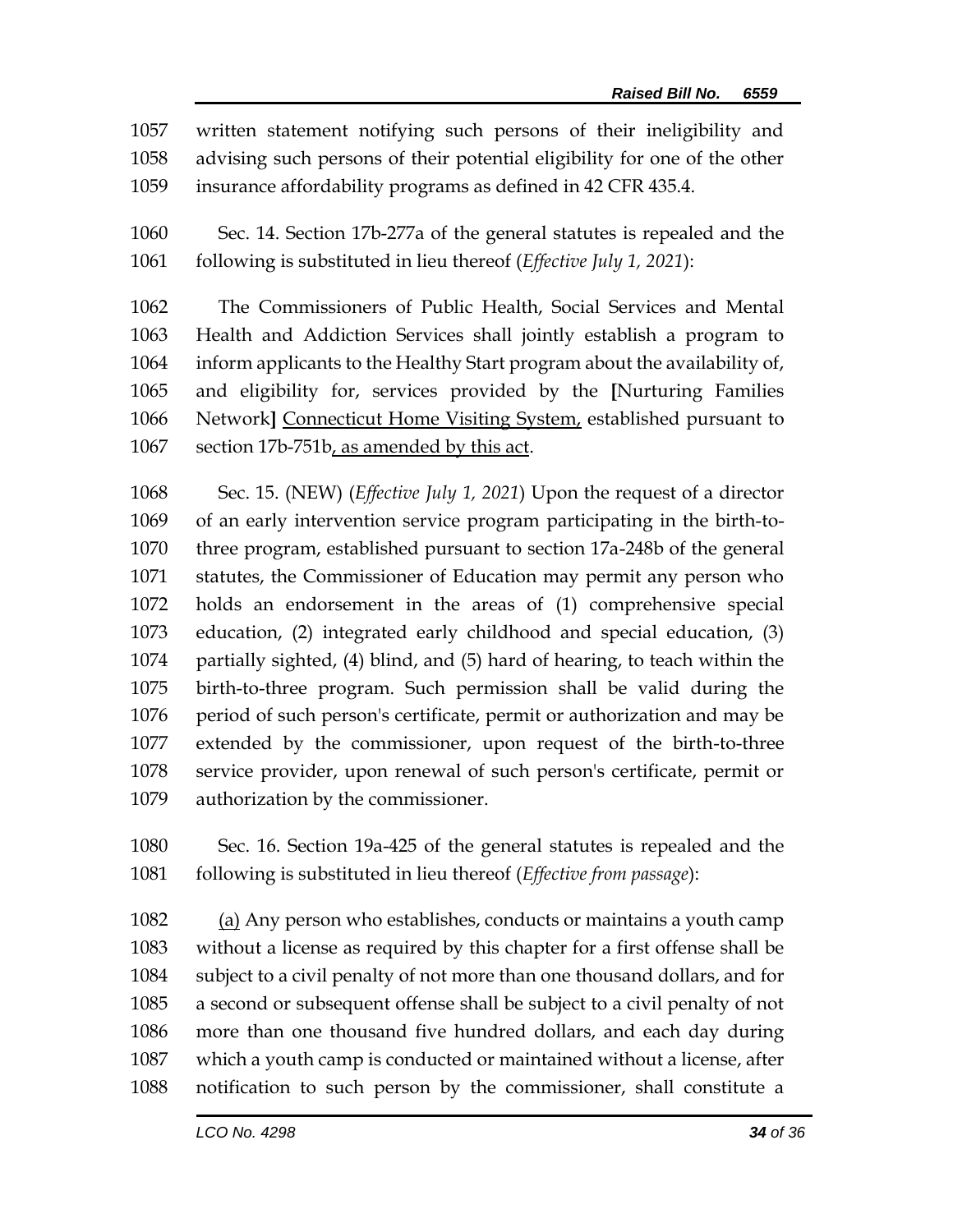separate offense. The commissioner may apply to the superior court for the judicial district of Hartford, or for the judicial district where the defendant named in such application resides, for an injunction to restrain the operation or maintenance of a youth camp by any person other than a licensed operator. The application for such injunction or the issuance of the same shall be in addition to and shall not relieve any such person from the imposition of a civil penalty under this section. In connection with any such application for an injunction, it shall not be necessary to prove that an adequate remedy at law does not exist.

 (b) If the Commissioner of Early Childhood has reason to believe that a violation has occurred for which a civil penalty is authorized by subsection (a) of this section, the commissioner may send to such person or officer by certified mail, return receipt requested or personally serve upon such person or officer, a notice that shall include: (1) A reference to the section or sections of the general statutes or regulations involved; (2) a short and plain statement of the matters asserted or charged; (3) a statement of the maximum civil penalty that may be imposed for such violation; and (4) a statement of the party's right to request a hearing. Such person or officer shall submit any request for a hearing in writing to the commissioner not later than thirty days after the notice is mailed or served.

 (c) If such person or officer so requests, the commissioner shall cause a hearing to be held. The hearing shall be held in accordance with the provisions of chapter 54. If such person or officer fails to request a hearing or fails to appear at the hearing or if, after the hearing, the commissioner finds that the person or officer has committed such violation, the commissioner may, in his or her discretion, order that a civil penalty be imposed that is not greater than the penalty stated in the notice. The commissioner shall send a copy of any order issued pursuant to this subsection by certified mail, return receipt requested, to the 1119 person or officer named in such order.